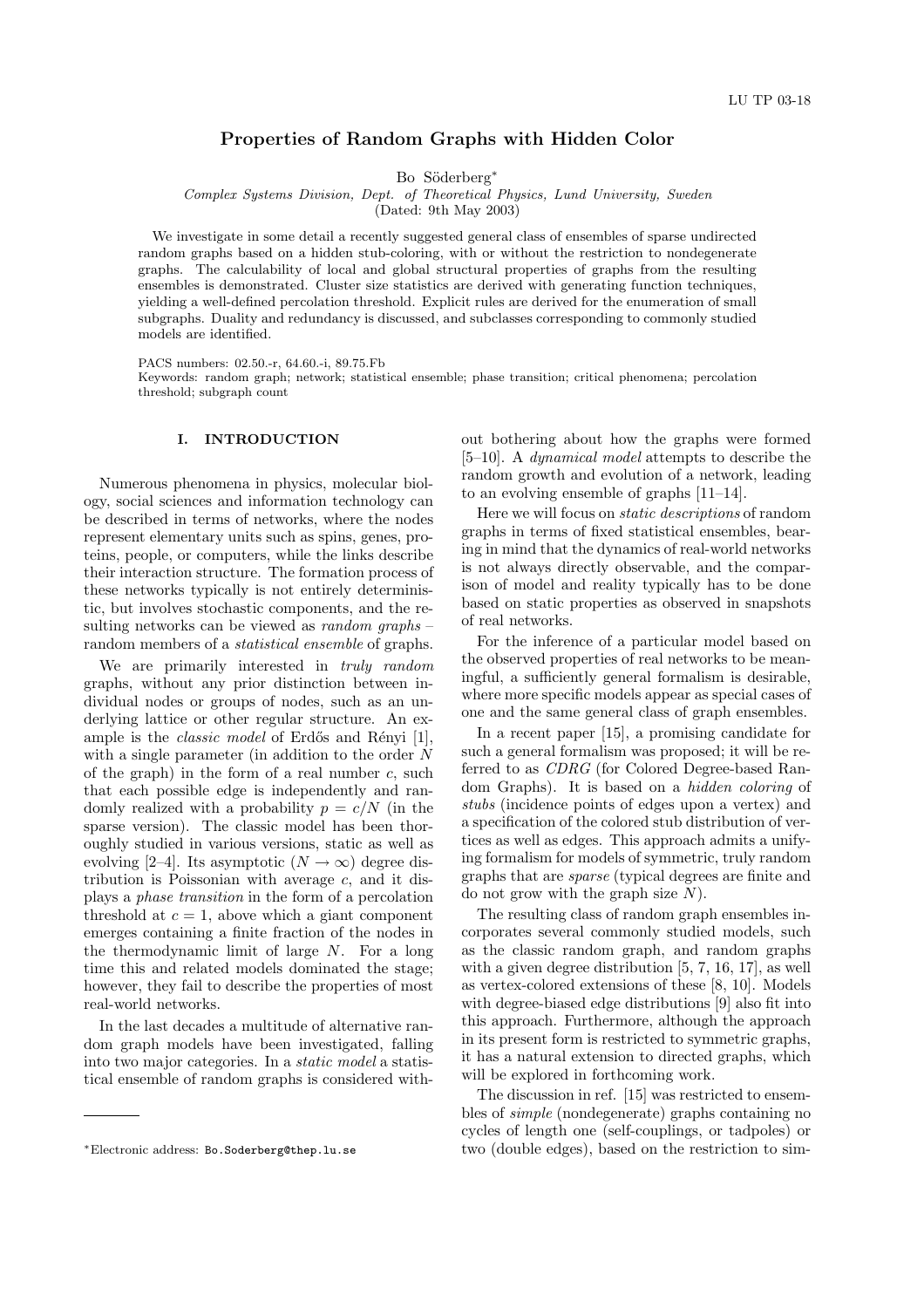ple graphs of an underlying ensemble of multigraphs where such degeneracies are allowed. Multigraph ensembles are interesting in their own right, and more convenient for analytical purposes. Here, we will consider both types of CDRG ensembles, denoting by CDRG-s the restriction to the class of ensembles of simple graphs, and by CDRG-m the unrestricted class of multigraph ensembles. For generic ensembles of both types, we will present a theoretical analysis of the properties of the resulting graphs, with an emphasis on the analysis of observable local and global graph characteristics.

The computability of structural properties is an important factor for the possibility of devising a systematic model inference scheme based on the observed properties of real-world networks. Both types of ensemble admit an analysis of both global and local structural properties of the resulting random graphs. The global connectivity properties of a graph can be analyzed in terms of the size distribution of connected components, for which a generating function analysis was devised in ref. [15]. Local structural properties are associated with the frequencies of appearance of small subgraphs; also these will be shown to be asymptotically computable in both types of ensemble.

The remainder of this article has the following structure. In section II, we will define our notation and introduce basic concepts to be used in the rest of the paper. Questions regarding ensemble definitions, for CDRG-m as well as CDRG-s, will be discussed in section III. Section IV contains a basic statistical analysis of the ensembles as seen from the point of view of the stubs. In section V, we will discuss the statistics of the number of copies of an arbitrary small graph as a subgraph of a random graph, and define rules for the computation of the asymptotically expected counts, pointing out differences and similarities between CDRG-s and CDRG-m ensembles. In section VI, we will discuss the global properties of random graphs from CDRG ensembles, as revealed by a generating function analysis of the cluster size distribution, extending the analysis presented in ref. [15]. Both the global and local analysis reveal a certain redundancy (symmetry) property of CDRG models, which forms the subject of section VII. In section VIII we will identify subclasses of CDRG ensembles corresponding to commonly studied models. Section IX, finally, contains a resume of our main results, and some concluding remarks and speculations.

# II. NOTATION AND BASIC CONCEPTS

A labelled graph consists of a set of distinguishable vertices (nodes, sites, points), which may be pairwise connected by edges (links, bonds, lines).

Unless otherwise stated, a graph is assumed to be symmetric (undirected), such that edges have no particular direction (as opposed to a digraph – or directed graph – where an edge has a direction, pointing from one vertex to another).

A graph with  $N$  vertices is conveniently represented by its symmetric  $N \times N$  adjacency matrix **S**. An element  $S_{ij}$  counts the number of edges between vertices  $i$  and  $j$ ; thus, each edge contributes both to  $S_{ii}$  and  $S_{ii}$ ; as a result each diagonal element  $S_{ii}$  will be even, representing twice the number of self-couplings of vertex  $i$ . In a *simple* graph, cycles of length one (self-couplings or tadpoles) and two (multiple edges) are absent; as a result, the diagonal elements of S are zero, and the remaining elements are restricted to the values zero or one. A multigraph may be simple or degenerate.

The *degree* (or connectivity)  $m$  of a vertex is defined as the number of edges connected to it, given nned as the number of edges connected to it, given<br>by the corresponding row sum  $\sum_j S_{ij}$ ; the vertex can be considered as possessing  $m \, stubs$  – points where a single edge endpoint (butt) is attached.

It is sometimes convenient to consider not only the vertices, but also the edges, and indeed the individual stubs and butts, as being distinguishable.

The *degree sequence* of a graph is an ordered list of N integers  $(m_1 \ldots m_N)$ , describing the individual degrees of the  $N$  vertices. Alternatively, it can be summarized in terms of the *degree counts*,  $N_m =$  $i \, \delta(m, m_i)$ , counting the number of vertices having degree m.

A commonly studied class of ensembles is based on giving an asymptotic *degree distribution*  $\{p_m\}$ , from which a compatible degree sequence can be determined for a given graph size  $N$  with degree counts  $N_m \approx N p_m$ . Then a random compatible graph is chosen by means of a random stub pairing (the configuration model  $[5, 17]$ . This approach will be referred to as DRG, for degree-based random graphs.

In another approach, *IRG* (for inhomogeneous random graphs), a class of vertex-colored extensions of the classic model has been considered, where each vertex is randomly and independently assigned an abstract type (color) drawn from a given distribution, and where edge probabilities are allowed to depend on the connected pair of colors [8].

In a recent article [15], the philosophies behind DRG and IRG were combined in a novel approach. where a hidden *stub-coloring* was used to define a very general class of ensembles with a given degree distribution. This approach, CDRG, forms the main subject of this article.

Thus, we will consider *stub-colored* graphs, where each stub independently carries an internal characteristic, a *hidden color a*  $\in$  [1, ..., K], to be considered unobservable. The degree  $m$  of a vertex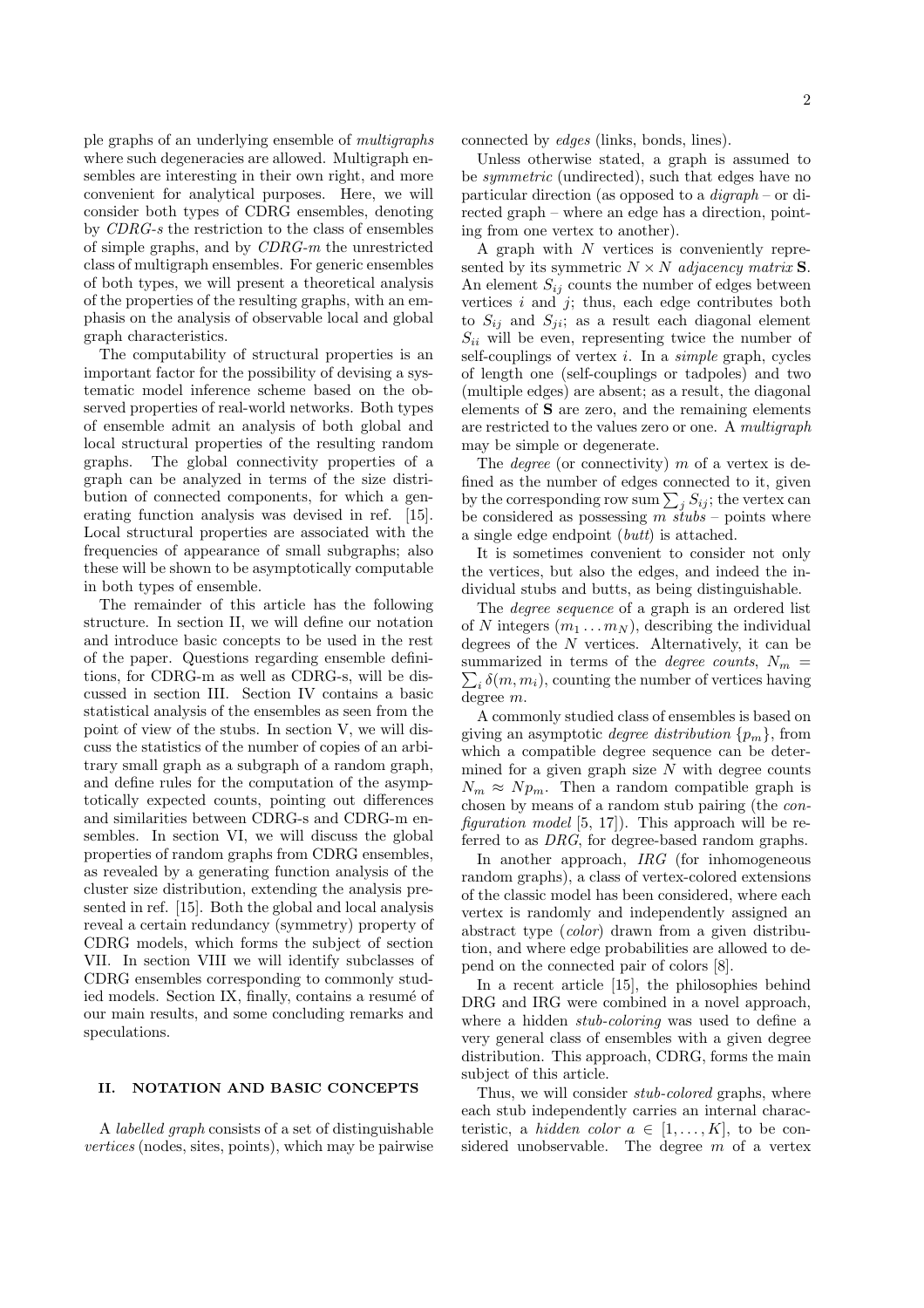then decomposes into the sum of contributions  $m_a$ counting the stubs with a definite color  $a$ . These sub-degrees can be collected in a  $K$ -vector  $m =$  $(m_1 \ldots m_K)$ , to be referred to as the *colored degree* of the vertex.

It is then natural to consider the colored degree sequence of such a graph, in terms of the numbers  $N_{\rm m}$  of vertices with a distinct colored degree  $m$ .

Accordingly, each edge connects a pair of colored stubs and can be associated with a color pair  $(a, b)$ . We can then also consider the count  $n_{ab} = n_{ba}$  of edges for each color pair, where an ab-edge for practical reasons contributes both to  $n_{ab}$  and  $n_{ba}$  (so diagonal elements  $n_{aa}$  are even).

The total number of butts with color a in the The total number of butts with color a in the<br>graph is then given by  $\sum_{b} n_{ab}$ ; this must match graph is then given by  $\sum_b n_{ab}$ ; this must match<br>the corresponding stub count  $M_a \equiv \sum_{\mathbf{m}} m_a N_{\mathbf{m}}$ .<br>In particular, the total butt count,  $\sum_{ab} n_{ab}$ , must be even (being twice the number of edges), and it must equal the total stub count,  $M = \sum_a M_a =$  $_{\mathbf{m}}\sum_{a}m_{a}N_{\mathbf{m}}$ . We will find it convenient to collect the colored stub counts in a vector  $\mathbf{M}$  =  $(M_1,\ldots,M_K).$ 

Throughout this article, K-vectors will be denoted by (mostly lower case, with M being an exception) fat symbols such as  $\mathbf{x} \equiv (x_1 \dots x_K)$ , in terms of which an obvious simplified notation will be used:  $\mathbf{x}^{\mathbf{m}} \equiv \prod_{a} x_{a}^{m_{a}}, \mathbf{m}! \equiv \prod_{a} m_{a}!,$  etc. The uniform K-vector  $(1, \ldots 1)$  will be denoted as 1. Similarly,  $K \times K$ -matrices will be denoted by upper case fat symbols such as  $\mathbf{T} = \{T_{ab}\}\$ , with matrix product indicated by juxtaposition. A component*wise* product will be denoted by a cross  $(x)$ , as in  $\mathbf{x} \times \mathbf{m} \equiv (x_1 m_1, \dots, x_K m_K)$ . The transpose of a matrix **T** will be denoted by  $\mathbf{T}^{\top}$  and the matrix inverse of the transpose by  $-\mathbf{T}^{\top}$ .

We will be interested in models based on a definite colored degree distribution (CDD)  $\{p_m\}$ , in terms of which we can define moments  $\langle m_a \rangle = \sum_{\mathbf{m}} p_{\mathbf{m}} m_a$ , etc. Such a distribution is conveniently described by its multivariate generating function,

$$
H(\mathbf{x}) = \sum_{\mathbf{m}} p_{\mathbf{m}} \mathbf{x}^{\mathbf{m}},
$$
 (1)

where  $\mathbf{x} = (x_1 \dots x_K)$  is a K-component vector of auxiliary variables.

From  $H$  the invidual  $p_m$  can be extracted by means of repeated differentiation at  $x = 0$ , while repeated differentiation at  $x = 1$  yields the *combi*natorial moments

$$
E_{ab...} = \partial_a \partial_b \dots H(\mathbf{x} = 1), \tag{2}
$$

where  $\partial_a$  stands for the derivative with respect to  $x_a$ . Thus, the lowest moments become  $E_a = \langle m_a \rangle$ ,  $E_{ab} = \langle m_a m_b - m_a \delta_{ab} \rangle$ , etc., generalizing the corresponding combinatorial moments of the total degree,  $\langle m \rangle$ ,  $\langle m(m - 1) \rangle$ , etc. Occasionally we will suppress indices and refer to the nth order combinatorial moment as  $\mathbf{E}_{(n)}$ . Thus,  $\mathbf{E}_{(1)} = \{E_a\} = \langle \mathbf{m} \rangle$ ,  $$ it is frequently convenient to view the second order tensor  $\mathbf{E}_{(2)}$  as a *matrix*, denoted simply by  $\mathbf{E}$ .

Upon summing over the indices independently, the nth order scalar combinatorial moments result, denoted  $E_{(n)}$ . Thus,  $E_{(1)} = \sum_a E_a = \sum_a$  $\langle m_a \rangle = \langle m \rangle,$ noted  $E_{(n)}$ . Thus,  $E_{(1)} = \sum_a E_a = \sum_a (m_a) = \langle m \rangle$ ,<br>  $E_{(2)} = \sum_{ab} E_{ab} = \langle m(m-1) \rangle$ ,  $E_{(3)} = \sum_{abc} E_{abc} =$  $\langle m(m-1)(m-2)\rangle$ , etc.

## III. MODEL DEFINITIONS

Ensembles in CDRG are based on asymptotic models, where a desired asymptotic behaviour as  $N \rightarrow \infty$  is specified. For a given asymptotic model, finite graph ensembles can be defined.

### A. Asymptotic CDRG model

An asymptotic model is defined as follows.

# Asymptotic CDRG model:

- Specify the desired color space, taken to be  $[1, \ldots, K]$  for some integer  $K \geq 1$ ;
- Choose a normalized asymptotic colored degree distribution  $\{p_{\bf m}\}\,$ , with  $p_{\bf m} \geq 0$  and  $\sum_{\mathbf{m}} p_{\mathbf{m}} = 1;$
- Choose a symmetric  $K \times K$  color preference  $matrix \mathbf{T}$ , with real, non-negative elements  $T_{ab} \geq 0$ , subject to the constraint

$$
\sum_{b} T_{ab} \langle m_b \rangle = 1. \tag{3}
$$

The role of  $T$  is to control the asymptotic symmetrized color-specific distribution of edges:  $n_{ab} \sim N \langle m_a \rangle T_{ab} \langle m_b \rangle$ , where  $n_{ab}$  denotes the number of edges connecting colors a and b. The constraint (3) is needed for the mutual consistency between the asymptotic vertex and edge statistics – roughly speaking, it secures a matching butt for each stub.

Following ref. [15], we will for simplicity assume colored degree distributions to be well-behaved, such that all moments of arbitrary order are defined. This excludes power tails in the degree distribution – the particular complications associated with extending CDRG to fat-tailed distributions fall outside the scope of this article, and will hopefully be the subject of a future paper.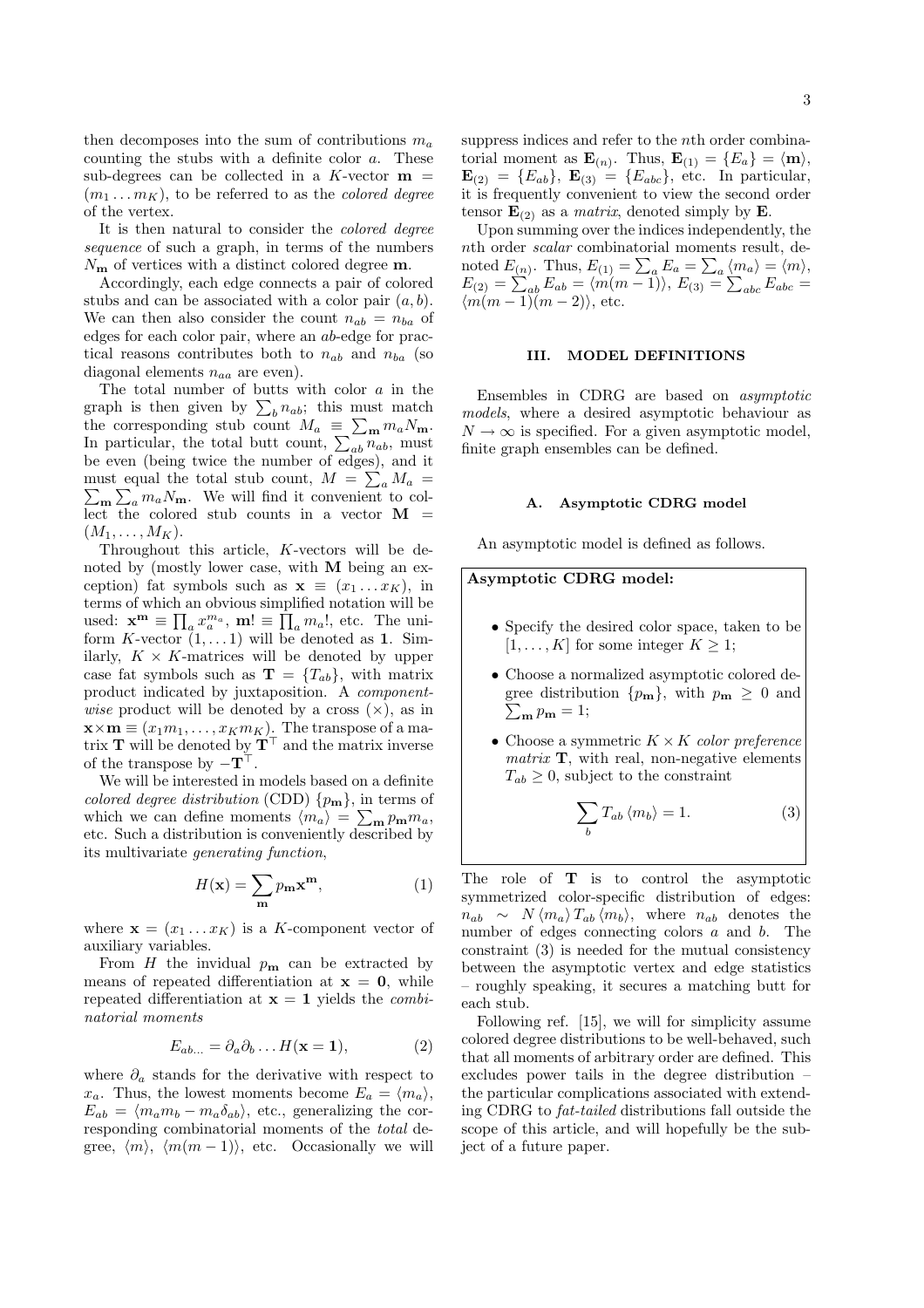## B. Ensembles of finite graphs

Based on a given asymptotic model, we wish to define an ensemble of multigraphs or simple graphs with a given size N.

### 1. Multigraph ensembles – CDRG-m

The simplest and most straightforward way to define an ensemble of *multigraphs* of a given size N consistently with a given asymptotic CDRG model is as follows. Fix the color-specific vertex and edge counts,  $N_{\mathbf{m}}$  and  $n_{ab}$ , as close as possible to their expected values, i.e.  $N_{\text{m}} \approx N p_{\text{m}}$ , and  $n_{ab} \approx$  $N \langle m_a \rangle T_{ab} \langle m_b \rangle$ , such that they yield matching col- $N \langle m_a \rangle I_{ab} \langle m_b \rangle$ , such that they yield matching colored stub and butt counts,  $\sum_{m} N_{m} m_a = \sum_{b} n_{ab} =$  $M_a \approx N \langle m_a \rangle$ . Then place edges by for each color a randomly pairing each of the  $M_a$  stubs with a unique matching butt.

The result can be considered a microcanonical ensemble of multigraphs, and was used in the original article [15] as a means to define an ensemble of simple graphs by projecting out the simple part.

In this article, we will consider a slightly different multigraph ensemble where only  $N$  is fixed while the other counts are allowed to vary. While being slightly more elaborate to implement as a random graph generator, this grand canonical ensemble is more convenient for analytical purposes.

# Grand canonical multigraph ensemble

- 1. For each of the N vertices, draw its colored degree at random from the asymptotic distribution  $\{p_m\}$ . The result is a random colored degree sequence, yielding a definite stub count  $M$ , the expected value of which is  $N \langle m \rangle$ . Repeat this step until M is even.
- 2. Consider the entire set of  $(M-1)$ !! pairings of the M stubs, and associate with each pairing a statistical weight given by the product of single edge factors, where each ab-edge contributes a factor  $T_{ab}/N$ . Draw a pairing at random from the resulting weighted distribution.

The weighted random pairing defines a natural colored extension of the stub-pairing method, the configuration model, as used in DRG [17].

In the thermodynamic limit, the microcanonical and grand canonical ensembles corresponding to the same asymptotic model should be statistically equivalent. Indeed, when  $N \rightarrow \infty$ , the distribution of colored degree counts  $N_{\mathbf{m}}$  in the grand canonical ensemble becomes sharply peaked around the microcanonical values  $\langle N_{\mathbf{m}} \rangle = N p_{\mathbf{m}}$ . A a result, the total colored stub counts  $M_a$  will be close to  $N \langle m_a \rangle$ , and as will be shown below, this implies that the distribution of colored edge counts  $n_{ab}$  resulting from the weighted pairing becomes sharply peaked around the microcanonical ensemble values  $\langle n_{ab} \rangle = N \langle m_a \rangle T_{ab} \langle m_b \rangle$ . In the next section we will give a detailed analysis of the basic stub pairing statistics.

## 2. Simple graph ensembles – CDRG-s

In ref. [15], a microcanonical ensemble of simple graphs was defined by projecting out the simple graph part from the microcanonical ensemble of multigraphs, as realized by redoing the random buttstub pairing step until a simple graphs results.

Here, we shall instead consider a grand canonical ensemble of simple graphs, defined by projecting out the simple part from the corresponding CDRGm ensemble. It can be realized e.g. by repeatedly drawing a member of the latter until a nondegenerate graph results.

The efficiency of this method depends on the probability for a randomly drawn multigraph to be simple. This probability is easily computed, as will be demonstrated below (in the section on local characteristics), where we will verify the result given in ref. [15].

In ref. [15] it was also argued that several statistical graph properties not directly involving the presence or absence of degeneracies as measured in a CDRG ensemble of simple graphs were asymptotically identical to those of the underlying multigraph ensemble; we shall provide arguments that this is indeed the case.

### IV. BASIC STUB STATISTICS

For the forthcoming analysis of local and global structural properties of random graphs drawn from the grand canonical ensemble of multigraphs, an initial basic statistical analysis of the graph properties as seen from the point of view of the individual stubs is required.

### A. Colored stub distribution

In a grand canonical CDRG-m enesemble, each vertex  $i$  can be considered to have an independent random colored degree  $m_i$  drawn from the asymptotic distribution  $\{p_{\bf m}\}\$  (neglecting the slight modification due to the constraint of even  $M$ ). Hence, the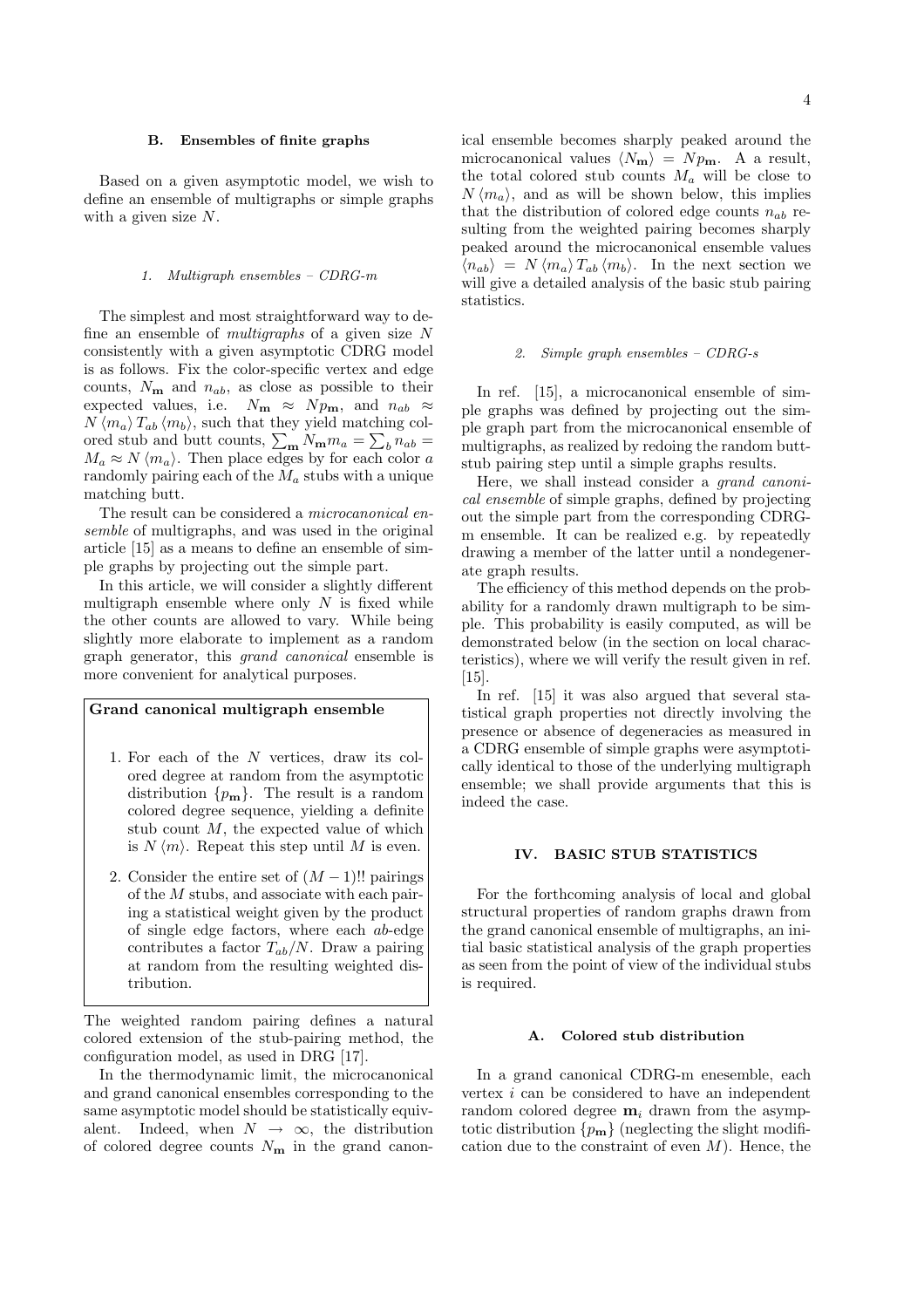vector  $\mathbf{M} = \sum_i \mathbf{m}_i$  of total colored stub counts is essentially the sum of  $N$  independent colored degrees, which trivially results in the M distribution  $P_M$  being centered around the expected stub count  $\langle M \rangle =$  $N \langle \mathbf{m} \rangle$ , with fluctuations of  $O(N^{1/2})$  governed by  $N \langle \mathbf{m} \rangle$ , with fluctuations of  $O(N^{2/2})$  governed<br>the correlation matrix  $\langle \mathbf{M} \mathbf{M}^{\top} \rangle_c = N \langle \mathbf{m} \mathbf{m}^{\top} \rangle_c$ .

For the derivation of more general properties of  $P_{\mathbf{M}}$ , it may be convenient to use its generating func- $P_{\mathbf{M}}$ , it may be convenient to use its generating func-<br>tion, which is given by  $H(\mathbf{z})^N = \sum_{\mathbf{M}} P_{\mathbf{M}} \mathbf{z}^{\mathbf{M}}$ , [22] where  $H(\mathbf{z})$  is the generating function for  $p_{\mathbf{m}}$ , as defined in eq. (1). From  $H(\mathbf{z})^N$ ,  $P_M$  can be extracted as the coefficient for  $z^M$ :

$$
P_{\mathbf{M}} = \oint \frac{\mathrm{d}\mathbf{z}}{2\pi i \mathbf{z}} \mathbf{z}^{-\mathbf{M}} H(\mathbf{z})^N, \tag{4}
$$

where  $\oint \frac{dz}{2\pi i z}$  stands for  $\prod_a$  $\oint \frac{\mathrm{d}z_a}{2\pi i z_a}$ , denoting the complex integration of each  $z_a$  along a path encircling the origin. For **M** close to its average  $N \langle m \rangle$ , the integral is asymptotically dominated by the contributions from a saddlepoint  $z \approx 1$ , from which the asymptotic properties of  $P_M$  can be derived in a saddlepoint approximation.

### B. Stub pairing statistics

Next, we wish to analyze the result from the weighted random pairing of stubs. To that end we note that for a given assignment of colored vertex degrees, the only thing important for the pairing step P is the total stub count  $\mathbf{M} = \{M_a\} = \sum_i \mathbf{m}_i$ .

Denote by  $Z(\mathbf{M})$  the total weight of the set of  $(M-1)!!$  possible stub pairings, given M. It is the sum over distinct pairings  $\pi$  of the associated product of edge weights  $T_{ab}/N$ , and can be written as follows:

$$
Z(\mathbf{M}) = \sum_{\pi} \prod_{\text{pairs}} \frac{T_{ab}}{N}
$$

$$
= N^{-M/2} \mathbf{M}! \sum_{\{n_{ab}\}} \prod_{a
$$

$$
= N^{-M} \mathbf{M}! \oint \frac{\mathrm{d}\mathbf{z}}{2\pi i \mathbf{z}} \mathbf{z}^{-\mathbf{M}} e^{\frac{N}{2}\mathbf{z}^{\top} \mathbf{T} \mathbf{z}}, \tag{5b}
$$

where the sum over  $\{n_{ab}\}\$ is restricted to nonnegative, symmetric values with even diagonal and negative, symmetric values with even diagonal and<br>correct row sums,  $\sum_{b} n_{ab} = M_a$ . The last form, (5b), is obtained by Fourier-expanding the implicit Kronecker deltas for the row sum constraints.

So far, everything is exact. The complex integral form of  $Z(\mathbf{M})$  can be estimated in a saddlepoint approximation, based on extremizing the associated "action",  $S(\mathbf{z}) = \mathbf{M} \cdot \log(\mathbf{z}) - \frac{N}{2} \mathbf{z}^\top \mathbf{T} \mathbf{z}$ . Demanding a vanishing derivative,  $\partial_{z_a} S = \frac{\mathbf{M}}{\mathbf{z}} - N \mathbf{T} \mathbf{z} = 0$ , yields the equation for a saddlepoint as

$$
\mathbf{M} = N\mathbf{z} \times (\mathbf{Tz}), \tag{6}
$$

implicitly defining the saddlepoint  $z(M)$  (up to a total sign, really, but for even  $M$ , the two yield identical contributions).

For the particular choice of  $\mathbf{M} = N \langle \mathbf{m} \rangle$ , defining the expected value of M, the relevant solution is  $z = \langle m \rangle$ , yielding for the total weight the asymptotic value  $Z(\mathbf{M} = N \langle \mathbf{m} \rangle) \sim e^{-N \langle m \rangle/2}$ , where we have disregarded subexponential factors and assumed M to be even. The value of  $Z(\mathbf{M})$  for slightly different arguments can then be estimated by noting that a small relative change in M yields a small relative change in z, and leads to a small change in the value of the action S.

Thus, upon replacing **M** by a modified value  $\dot{M} =$  $\mathbf{M}+\epsilon$ , the saddlepoint **z** changes to  $\hat{\mathbf{z}} = \mathbf{z}+\delta$ , and the action  $S = S(\mathbf{M}, \mathbf{z})$  changes to  $\hat{S} = S + \epsilon \cdot \partial S / \partial \mathbf{M} + \epsilon$  $\delta \cdot \partial S/\partial z$ , evaluated at  $\mathbf{M} = N \langle \mathbf{m} \rangle$ ,  $\mathbf{z} = \langle \mathbf{m} \rangle$ , where the z derivative vanishes due to the saddlepoint condition. Thus, to lowest order, the modified value of the action is given by  $\hat{S} = S + \epsilon \cdot \log(\mathbf{z})$ . As a result, the complex integral to leading order changes by a factor of  $z^{-\epsilon}$ , and thus the total weight Z changes by a factor  $(M/Nz)^{\epsilon} \approx 1$  – i.e. not at all. This means that  $Z(M)$  has a saddlepoint for M close to its expected value,  $\langle \mathbf{M} \rangle = N \langle \mathbf{m} \rangle$ .

## C. Individual pairing probabilities

The asymptotic probability that an arbitrarily chosen pair of stubs will be connected in the random pairing, given their colors  $a, b$ , can be calculated as the ratio of the total weight conditional on this connection and the unconditional total weight. The conditional weight is obtained by multiplying the factor  $T_{ab}/N$  for the clamped edge by the total weight  $Z(\mathbf{M}-\mathbf{e}_a-\mathbf{e}_b)$  of all pairings of the remaining  $M-2$  stubs, where  $\mathbf{e}_a$  denotes the unit vector along the positive a-direction. This is to be divided by  $Z(\mathbf{M})$ ; as argued above the Z ratio is asymptotically 1, and so the asymptotic probability is simply  $T_{ab}/N$ .

Let us check this result for consistency: There are  $M_b$  stubs with color b; each of these defines an equally probable matching partner to a fixed stub of color a (neglecting for the case  $a = b$  the asymptotically negligible possibility that the two stubs be identical), yielding  $T_{ab}M_b/N \approx T_{ab}\langle m_b \rangle$  for the probability that the pairing partner of an arbitrary stub of color  $a$  has color  $b$ . A final summation over  $b$ stub of color *a* has color *b*. A final summation over *b*<br>yields  $\sum_b T_{ab} \langle m_b \rangle = 1$ , expressing the correct normalization of the asymptotic probabilities.

The argument is easily extended to yield the asymptotic probability for an arbitrary finite number of clamped stub pairs in the grand canonical ensemble of multigraphs, as given simply by the product of the corresponding edge factors  $T_{ab}/N$ , with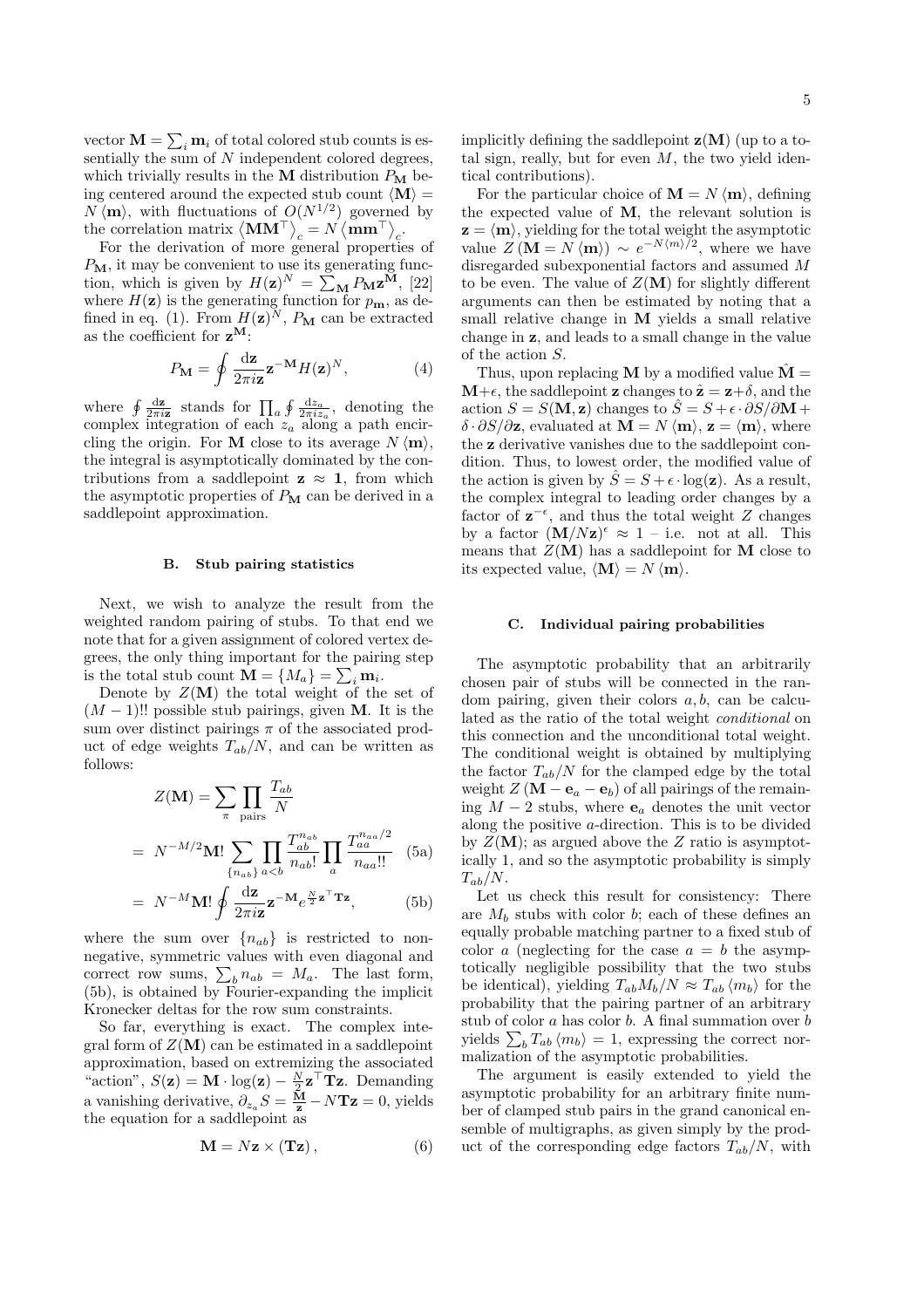the relative error being of order O  $(N^{-1})$ .

From these pairing probabilities we can draw the trivial conclusion that the colored edge counts  $n_{ab}$ in a grand canonical CDRG-m ensemble asymptotically will be close to the corresponding microcanonical ensemble values  $N \langle m_a \rangle T_{ab} \langle m_b \rangle$ ; this can also be derived directly from eqs. (5).

Conversely, it is easily realized that asymptotically identical pairing probabilities hold for the microcanonical multigraph ensemble, where the colored edge counts are fixed to  $n_{ab} \sim N \langle m_a \rangle T_{ab} \langle m_b \rangle$ . Given an arbitrary pair of distinct stubs with respective colors a, b, the probability that they be paired is the product of (1) the probability  $n_{ab}/M_a$  that the first stub is chosen to belong to the group of a-stubs selected to be paired with color  $b$ ,  $(2)$  the corresponding probability  $n_{ab}/M_b$  for the other stub, and (3). the probability  $1/n_{ab}$  that the first stub is paired with the second among the  $n_{ab}$  candidates. Multiplying the three factors together yields the probability  $n_{ab}/(M_a M_b) \sim T_{ab}/N$ .

### V. LOCAL CHARACTERISTICS

Calculability of local as well as global graph characteristics in a model greatly simplifies the task of model inference from observed graphs. All local graph characteristics can be derived from the embedding counts of various small connected subgraphs. These are easy to measure in observed graphs. The analysis given in the previous section provides the necessary tools for deriving rules for calculating the asymptotically expected count distributions in a CDRG model. We will first consider the case of a CDRG-m; the results for that case can then be used to derive the corresponding results for CDRG-s. Except where otherwise stated, the grand canonical ensembles will be assumed.

## A. Subgraph statistics I: Multigraph ensemble

## 1. Initial discussion

Given an arbitrary, possibly degenerate, small graph  $\gamma$  with v vertices and e edges, we wish to study the statistics of the number  $n_{\gamma}$  of distinct copies of  $\gamma$ found in a random graph Γ drawn from a CDRG-m ensemble, i.e. the number of distinct subgraphs of Γ isomorphic to  $\gamma$ .

A subgraph of  $\Gamma$  is defined as a subset **v** of the N vertices of  $\Gamma$ , together with a subset **e** of the edges among v. Two subgraphs are considered distinct if they have different v or different e. Note that a general subgraph is not necessarily an induced subgraph, where e must be the entire set of edges among

We are primarily interested in connected  $\gamma$ , but we will allow ourselves to consider also cases where  $\gamma$  is not connected. Let us begin by considering a few simple examples explicitly.

Single vertex ( $\bullet$ ): Let  $\gamma$  be a *single vertex with* no edges. Then we must have  $n_{\gamma} = N$ , since there are  $N$  ways to choose a single target vertex in  $\Gamma$ .

Unconnected pair of vertices (••): Let  $\gamma$ consist of two vertices and no edges (so  $\gamma$  is not connected!). Then,  $n_{\gamma} = N(N-1)/2 \sim N^2/2$ , reflecting the  $N(N-1)$  ways to choose an ordered pair of vertices in  $\Gamma,$  while the symmetry of  $\gamma$  under interchange of the two vertices makes the two a priori distinct orderings equivalent.

Connected pair  $(-\bullet)$ : Let  $\gamma$  be the graph consisting of two vertices connected by a single edge. Again,  $\gamma$  is symmetric under interchange of its two vertices, and the target pair v of vertices can be chosen in  $N(N-1)/2$  distinct ways. Not all vertex pairs are connected, while others are multiply connected: A pair with  $k$  connections yields  $k$  distinct copies of  $\gamma$ . The average number of connections between an arbitrary pair of vertices is the sum over color pairs  $a, b$  of the average number of ab-edges connecting them. Each vertex of the pair has a colored degree randomly drawn from  $\{p_m\}$ , For a given pair  $\mathbf{m}, \mathbf{m}'$ , there are  $m_a m'_b$  possible ways to choose the  $a, b$ -edge, each yielding a probability  $T_{ab}/N$ . Averaging this over the colored deability  $I_{ab}/N$ . Averaging this over the colored degrees **m**, **m'** yields  $\sum_{m} p_m \sum_{m'} p_{m'} m_a m'_b T_{ab}/N =$  $\langle m_a \rangle$   $\langle m_b \rangle$   $T_{ab}/N$ . Finally, summing over a, b gives  $\langle \mathbf{m} \rangle^{\top} \mathbf{T} \langle \mathbf{m} \rangle /N = \langle m \rangle /N$  for the expected number of edges between a randomly chosen pair of vertices. Multiplying this by the number of ways to choose the pair of vertices yields  $\frac{N}{2} \langle m \rangle$  for the asymptotically expected number of copies; this is precisely the expected number ef edges,  $\langle M \rangle /2$ , as it must be, since every edge defines a distinct copy of  $\gamma$ .

## 2. Expected count for general  $\gamma$

For a more general graph  $\gamma$ , the expected count can be computed by multiplying the number of ways  $v_{\text{v}}^{N}$  to choose the vertex target set **v** by the expected number of copies using a fixed target set v. The latter is obviously independent of  $\bf{v}$  when  $\Gamma$  is a random graph, and is the sum of the expected number of copies for each of the (naively v!) inequivalent orderings of v, defined as the number of ways to choose the target set e from the existing edges among v  $(e.g., an ordered k-tuple of edges between a specific$ pair of vertices in **v** can be chosen in  $n!/(n - k)!$ distinct ways, if the target pair in  $\bf{v}$  is connected by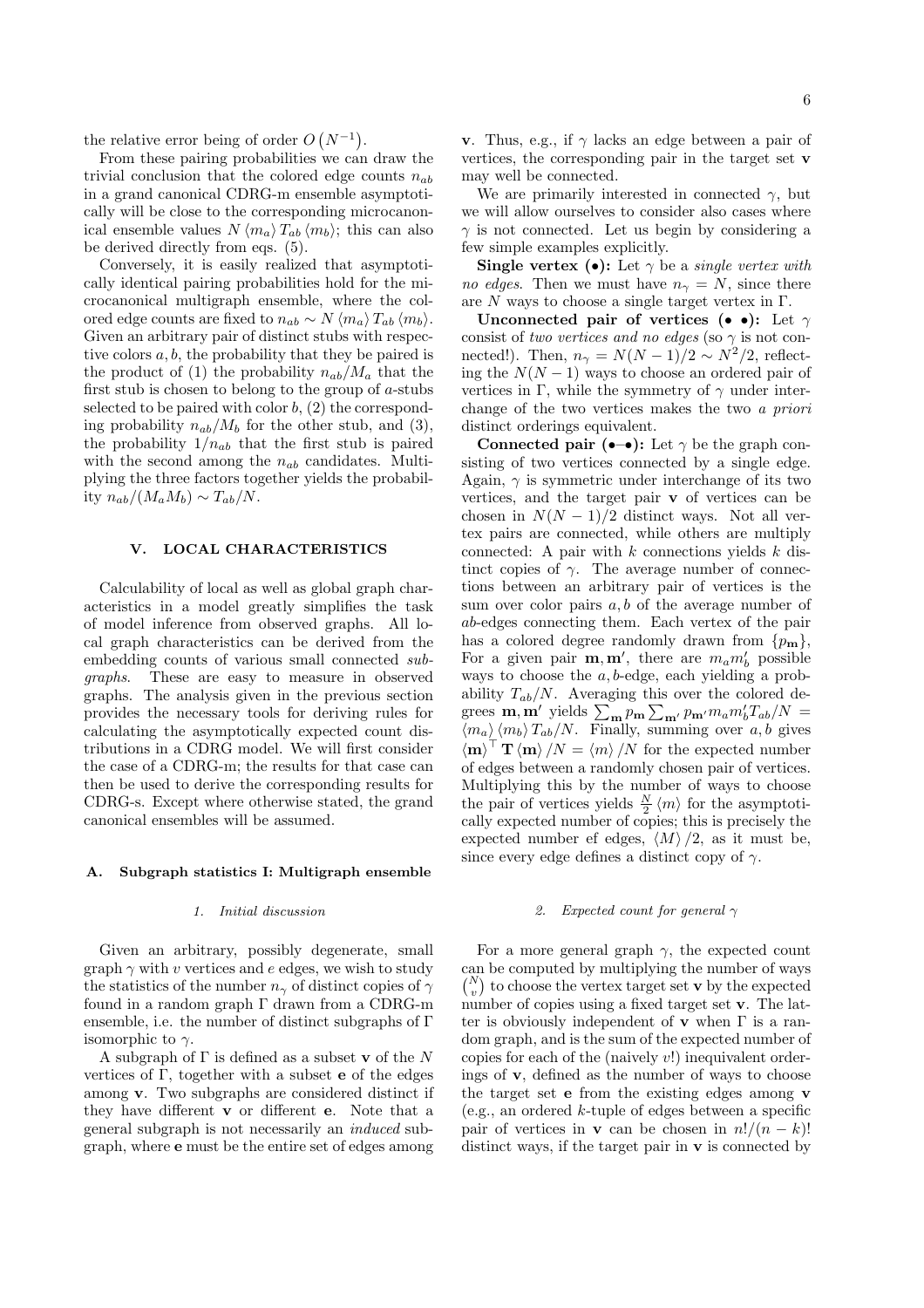$n$  edges).

In addition, if  $\gamma$  has a nontrivial isomorphism group (in terms of permutations of vertices as well as permutations and flips of edges), the result must be divided by a *symmetry factor*  $S_{\gamma}$ , given by the order of this group. It consists in two factors: One is given by the order of the vertex permutation symmetry of  $\gamma$ , the other by the order of the group of permutations and flips of edges with fixed vertices leaving  $\gamma$  invariant, yielding a factor of n! for each pair of distinct vertices in  $\gamma$  connected by n edges, and a factor of  $n!2^n = (2n)!$  for each vertex with n tadpoles (requiring  $2n$  stubs).

This results in the following "Feynman" rules for the calculation of the asymptotically expected number  $n_{\gamma}$  of copies of an arbitrary small graph  $\gamma$ in a large random graph Γ drawn from a CDRG-m ensemble:

# Rules for calculating expected asymptotic subgraph counts  $\langle n_{\gamma} \rangle$ :

- 1. Label each stub in  $\gamma$  with an independent color index;
- 2. Associate with every vertex in  $\gamma$  with n stubs labelled  $a, b, \ldots$  a factor given by N times the corresponding component  $E_{ab...}$  of the *nth* order combinatorial moment  $\mathbf{E}_{(n)}$ ;
- 3. Associate with each edge in  $\gamma$  a factor  $T_{ab}/N$ , where a, b are the color labels of the connected stubs;
- 4. Multiply together all vertex and edge factors, and sum the result over the stub colors.
- 5. Divide the result by the proper symmetry factor  $S_{\gamma}$ , to yield the expected count  $\langle n_{\gamma} \rangle$ .

Sketch of proof: The individual vertex fac $tor$  decomposes into a factor of  $N$  for the number of ways to choose the target vertex in Γ, and a factor  $E_{ab...}$ , which takes some explaining. Consider a vertex in  $\gamma$  with two stubs, assigned colors a, b. The colored degree m of the target vertex is drawn from  $p_{\mathbf{m}}$ , and the number of ways to pick two stubs with correct colors, given **m**, is  $m_a m_b$  if  $a \neq b$ , and  $m_a(m_a - 1)$  if  $a = b$ . Averaging over **m** yields  $E_{ab}$ . The result generalizes to an arbitrary number of stubs.

The *edge factor*  $T_{ab}/N$  represents the individual stub-stub connection probability as derived in the previous section; it ultimately stems from the corresponding factor in the weighted random pairing involved in the definition of the grand canonical ensemble.

The vertex part of the *symmetry factor* simply stems from the fact that the existence of a vertex permutation symmetry of  $\gamma$  implies a reduction of the naive number  $N(N-1)...(N-v+1) \sim N^v$  of inequivalent choices of ordered target sets v. Similarly, the edge part reflects the equivalence of naively distinct edge target sets e for the same v, differing only by the interchange of edges connecting the same pair of vertices, or by a flip of a single edge connecting a vertex to itself.

The same asymptotic rules can be derived for the case of the microcanonical multigraph ensemble using similar arguments.

In table I, the expected counts are given for subgraphs in the form of chains, stars and simple cycles of arbitrary length for a CDRG-m model, and for a plain DRG model (CDRG-m restricted to a single color) for comparison. Note the simplification occurring in the expression for the expected count for each leaf node with a single connection, due to the identity  $\mathbf{T} \langle \mathbf{m} \rangle = 1$ : The vertex factor for the leaf and the single edge factor gives upon summation of the color label assigned to the single stub a factor  $\sum_a N \langle m_a \rangle \times T_{ab}/N \equiv 1$ , and their only effect is to increase the degree of the moment associated with the neighboring vertex by adding an index  $(b)$  that is simply summed over.

# 3. Scaling with N and edge correlations

Of obvious interest is how  $n_{\gamma}$  scales with N. The rules for the calculation of the expected count yield a factor of  $N$  for each vertex and a factor of  $N^{-1}$  for every edge, so the total power of N is  $v-e$ , which can also be expressed as the number of mutually disconnected components in  $\gamma$ , minus the number of loops in  $\gamma$ . For a connected  $\gamma$ , this yields 1 minus its number of loops. Thus if  $\gamma$  is a *tree*, the expected number of copies scales as  $O(N)$ , while for a *one-loop con*nected  $\gamma$  the expected number scales as  $O(1)$ ; for any connected  $\gamma$  with more than one loop there are asymptotically no copies at all, since the expected number is suppressed by factors of N.

Let us demonstrate with a few simple examples the increased correlation possibilities in CDRG models as opposed to a plain DRG model. First, we compare the counts for *triangles* (3-cycles,  $\Delta$ ), wedges  $(3\text{-chains}, \Lambda)$ , and *edges*  $(2\text{-chains}, I)$ . In a CDRG ensemble, their respective expected counts are

$$
\langle n_{\Delta} \rangle = \frac{\text{Tr}(\mathbf{TE})^3}{6}, \tag{7a}
$$

$$
\langle n_{\Lambda} \rangle = \frac{NE}{2},\tag{7b}
$$

$$
\langle n_I \rangle = \frac{N \langle m \rangle}{2}.
$$
 (7c)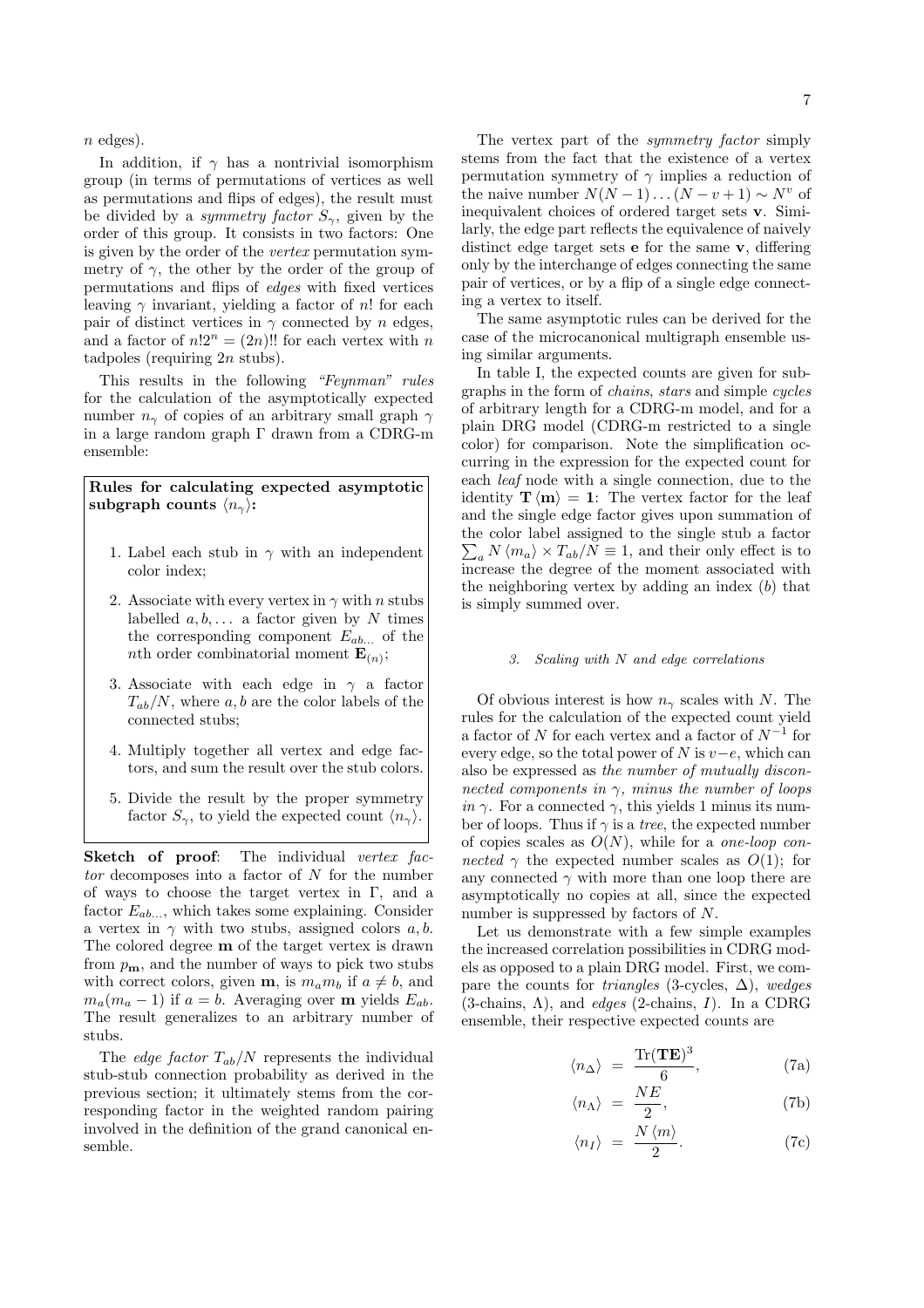|  | Subgraph $k$            |       |                  |                  |                | Vertices Edges Diff. Symm. factor | $\langle n_{\gamma} \rangle_{CDRG}$                                                                                                                         | $\langle n_{\gamma} \rangle_{\text{DRG}}$                                 |
|--|-------------------------|-------|------------------|------------------|----------------|-----------------------------------|-------------------------------------------------------------------------------------------------------------------------------------------------------------|---------------------------------------------------------------------------|
|  | $\gamma$                | range | $\boldsymbol{v}$ | $\epsilon$       | $v - e$        |                                   |                                                                                                                                                             |                                                                           |
|  | $k$ -star               |       | $ k\geq 2 k+1 k$ |                  |                | k!                                | $NE_{(k)}/k!$                                                                                                                                               | $NE_{(k)}/k!$                                                             |
|  | k-chain $ k \geq 2 $ k  |       |                  | $ k-1 $          |                | 2                                 | $\frac{N}{2}$ <b>1</b> <sup>T</sup> <b>E</b> ( <b>TE</b> ) <sup>k-3</sup> <b>1</b> $\frac{N}{2}$ <i>E</i> ( <i>E</i> / $\langle m \rangle$ ) <sup>k-3</sup> |                                                                           |
|  | $k$ -cycle $ k \geq 3 $ |       | $\boldsymbol{k}$ | $\boldsymbol{k}$ | $\overline{0}$ | 2k                                |                                                                                                                                                             | $\text{Tr}\left(\mathbf{TE}\right)^k/(2k)\left(\frac{E}{m}\right)^k/(2k)$ |

Table I: Asymptotically expected counts of subgraphs in the form of *stars, chains*, and simple cycles of arbitrary size as computed in a CDRG-m model and, for comparison, in a corresponding uncolored  $(DRG)$  model. The  $k$ -star consists of a single "hub" vertex connected to each of k leaf nodes by a single edge. The symmetry factor of  $k!$  is due to permutations of the k leaves. The factors for the k leaves have been simplified as described in the text. For both CDRG and DRG, the resulting expected count can be written as  $N(\binom{m}{k})$ , as may have been expected - each vertex in  $\Gamma$  with  $m \geq k$  stubs defines  $\binom{m}{k}$  copies; in this case the expected count depends only on the plain degree distribution,  $\{p_m\}$ . The k-chain consists of k vertices connected into a chain by  $k-1$  edges. The symmetry factor of 2 is due to a flip of the entire chain. The two leaf factors for the endpoints have been simplified. As a result, the 4-chain is the first chain where the expected count shows a nontrivial dependence on T, distinguishing CDRG from plain DRG for which the expected chain counts form a simple geometric series. The  $k$ -cycle consists of  $k$  vertices connected into a closed loop by k edges. The symmetry factor 2k is due to flipping ( $\rightarrow$  2) and rotating ( $\rightarrow$  k) the vertex order in the cycle.

A plain DRG ensemble yields as identical expression for  $\langle n_{\Lambda} \rangle$  as well as for  $\langle n_{I} \rangle$ , while the triangle count becomes  $\langle n_{\Delta} \rangle_{\text{DRG}} = E^3 / (6 \langle m \rangle^3)$ , yielding the relation

$$
\langle n_{\Delta} \rangle_{\text{DRG}} = \frac{\langle n_{\Lambda} \rangle^3}{6 \langle n_I \rangle^3},\tag{8}
$$

absent in a generic CDRG ensemble.

Similarly, the expected k-chain count is  $\langle n_k \rangle$  =  $N1^{\top}$ **E** (**TE**)<sup>k-3</sup> 1/2. In plain DRG, this simplifies to a geometric series,  $NE^{k-2}/(2\langle m \rangle^{k-3})$ , which again can be expressed in terms of the wedge and edge counts:

$$
\langle n_k \rangle_{\text{DRG}} = \langle n_\Lambda \rangle^{k-2} \langle n_I \rangle^{3-k}, \tag{9}
$$

whereas in CDRG, this strict relation is absent.

A popular edge correlation measure in the literature is the so called *clustering coefficient*  $C$ , defined as the probability that two randomly chosen neighbors of a random vertex are connected [18, 19]. In not-so-sparse random graph models with an excessive amount of triangles, as can be anticipated to result with a power tail in the degree distribution, or in models based on an underlying regular structure, C can attain a finite value. This is not the case in the type of models we are considering here, and we expect C to decrease as  $O(N^{-1})$ . We can estimate C by comparing the expected counts for triangles (3-cycles) and 3-chains. Their ratio multiplied by 3 gives the estimate  $C = \text{Tr}(\mathbf{TE})^3/(NE)$ . While this indeed scales as  $O(N^{-1})$ , the finite number NC has a nontrivial dependence on  $\mathbf{T}$ , allowing it to deviate from the DRG value of  $E^2/\langle m \rangle^3$ .

These examples serve to illustrate the role of the hidden color in enabling a non-trivial edge correlation structure, and in lifting the simple relations between different subgraph counts present in DRG.

## 4. Beyound expected counts: Distribution shape

The expected count  $\langle n_{\gamma} \rangle$  of a given subgraph  $\gamma$ gives only partial information on the count distribution. Of interest are also the actual shapes of the count distributions, as well as the correlations between different subgraph counts.

A first step in this direction is given by considering the expected *squared count*,  $\langle n_{\gamma}^{2} \rangle$ , for a fixed graph  $\gamma$ . The count itself consists in a sum over embedding positions, and so the squared count is given by summing over two independent embedding positions, which can be reorganized as a sum over the relative position of the two copies as defined by vertex and edge coincidences, and a sum over the absolute embedding position of the resulting composite graph. ®

apn.<br>The key point is that the contribution to  $\langle n_{\gamma}^2 \rangle$ from each possible configuration of the composite graph  $\gamma_2$  is given by its naive expected count  $\langle n_{\gamma_2} \rangle$ as a subgraph of  $\Gamma$ , multiplied by the number of distinct ways to combine the two copies into  $\gamma_2$ . The multiplication by the number of ways to obtain  $\gamma_2$ compensates e.g. for the extra twofold symmetry typically arising in  $\gamma_2$ , related to the interchange of the two copies.

Let us consider the case of a connected  $\gamma$  being a tree or having a single loop, and do a brief analysis of the possible scaling properties of the expected count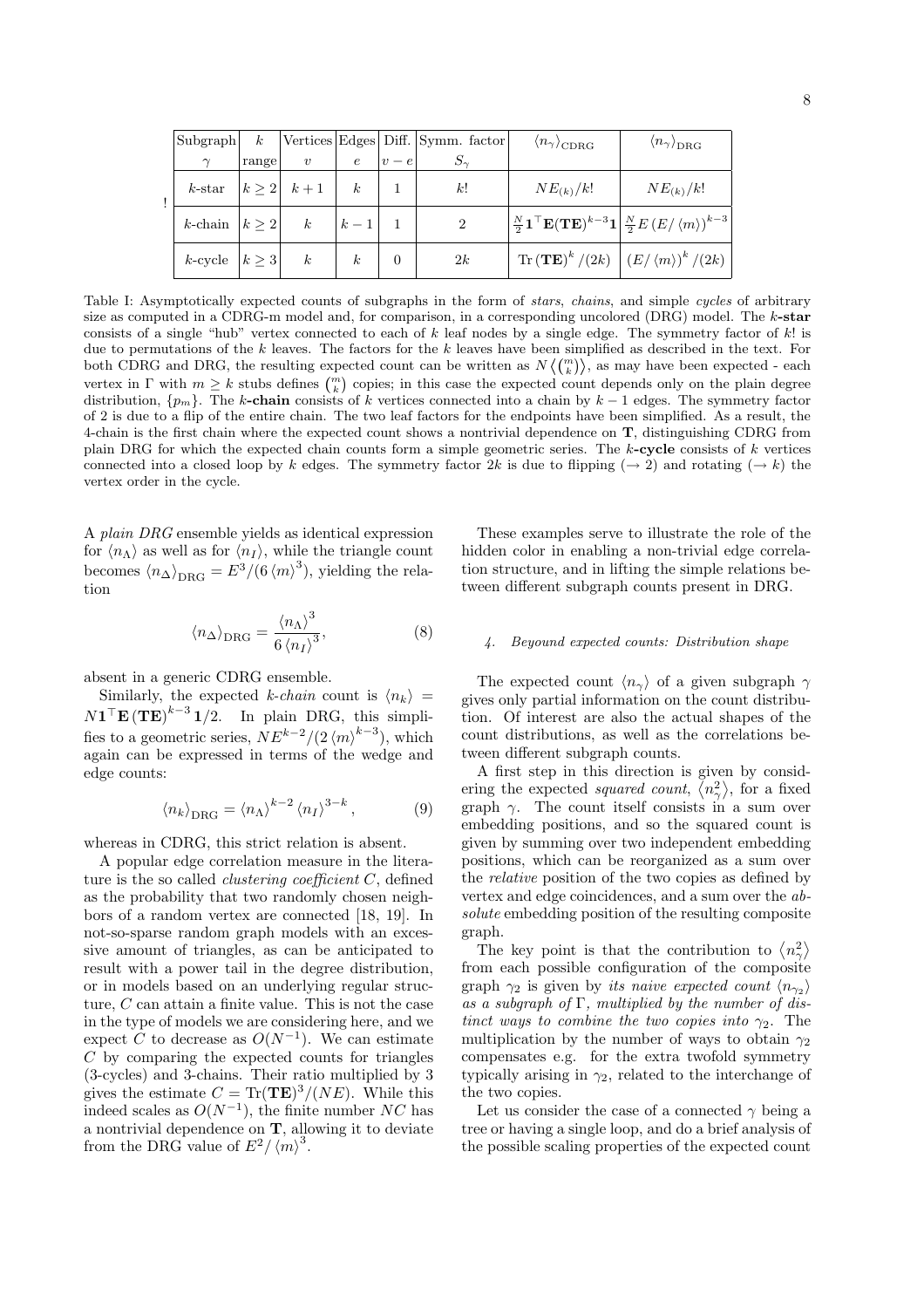$\langle n_{\gamma_2} \rangle$  of the combined graph  $\gamma_2$ .

For a connected  $\gamma$ , the expected embedding count scales as  $O(N^{v-e})$ , yielding  $O(N)$  for a tree and  $O(1)$ for a one-loop graph. When combining two copies of  $\gamma$  into  $\gamma_2$ , they may overlap in a common subgraph, the *overlap graph*, with edge and vertex counts  $e_o, v_o$ . Then the combined graph  $\gamma_2$  will have vertex count  $v_2 = 2v - v_0$  and edge count  $e_2 = 2e - e_0$ , and its expected count will scale as  $O(N^{2v-2e-v_0+e_0})$ .

If  $\gamma$  is a *tree*, its only possible overlap graphs are forests, with  $v_o - e_o \geq 0$ , with equality only for the empty subgraph. This means that the leading ® the empty subgraph. This means that the leading  $O(N^2)$  contribution to  $\langle n_\gamma^2 \rangle$  comes entirely from the case where the two copies of  $\gamma$  are completely discase where the two copies of  $\gamma$  are completely disjoint, yielding a leading contribution to  $\langle n_{\gamma}^{2} \rangle$  matching that of  $\langle n_{\gamma} \rangle^2$ , while the remaining contributions scale at most as  $O(N)$ . As a result the standard deviation of the  $\gamma$  count scales at most as  $O(N^{1/2})$ , as compared to the  $O(N)$  behavior of the expected count, yielding an asymptotically sharp distribution for the corresponding intensive entity, the count density  $\rho_{\gamma} = n_{\gamma}/N$ .

If  $\gamma$  has a *single loop*, we have  $v - e = 0$ , and the expected count is *finite*. Then we are interested in expected count is *finite*. Then we are interested in contributions to  $\langle n_{\gamma}^2 \rangle$  scaling at least as  $O(1)$ , requiring  $v_o - e_o \leq 0$ . Hence, the only interesting overlap graphs between the two copies of  $\gamma$  are the empty graph and connected one-loop graphs (including the entire  $\gamma$ ) where the two copies of  $\gamma$  share the loop part (possibly rotated or flipped) both yielding  $v_o - e_o = 0$ . There are two possibilities here.

If  $\gamma$  consists of a *bare loop* without decorations, the If  $\gamma$  consists of a *bare loop* without decorations, the<br>only interesting contributions to  $\langle n_{\gamma}^{2} \rangle$  are those from cases where the two copies are completely disjoint or cases where the two copies are completely disjoint or<br>completely identical, yielding  $\langle n_{\gamma}^2 \rangle = \langle n_{\gamma} \rangle^2 + \langle n_{\gamma} \rangle$  to leading order. The argument can be generalized to higher moments of  $n_{\gamma}$ , showing that the asymptotic distribution of the  $n_{\gamma}$  is *Poissonian* for such  $\gamma$ .

Alternatively, if  $\gamma$  consists of a *decorated loop*, i.e. a single loop with attached tree decorations, there a single loop with attached tree decorations, there<br>are additional contributions to  $\langle n_{\gamma}^2 \rangle$  to leading order, due to configurations of  $\gamma_2$  where the two copies of  $\gamma$  share the loop but not all of the decorations; as a result the asymptotic distribution of  $n_{\gamma}$  fails to be Poissonian, and is typically wider.

## 5. Count correlations

In a similar way, the correlation between the counts for two distinct small graphs,  $\gamma$  and  $\gamma'$ , say, can be analyzed by considering the expected value of the product of their counts,  $\langle n_{\gamma}n_{\gamma'}\rangle$ . Again, this can be seen as a sum over their relative embedding positions and over the absolute position of the combined graph.

If both graphs are trees, the leading contribution

to  $\langle n_{\gamma}n_{\gamma'}\rangle$  comes from cases where the two subgraphs are completely disjoint.

In the mixed case of one graph being a tree, the other a connected one-loop graph, the leading contribution to  $\langle n_{\gamma}n_{\gamma'}\rangle$  again comes entirely from the completely disjoint case. The argument can be generalized to higher moments, indicating the asymptotic lack of correlations between the two counts.

The final case of interest is when both graphs are connected one-loop graphs. If their loops differ in length, the leading contribution to  $\langle n_{\gamma}n_{\gamma'}\rangle$  again stems entirely from the completely disjoint cases, and the counts are asymptotically uncorrelated. If the loops have the same length, however, there are additional contributions from cases where the overlap graph contains the loop, yielding a positive correlation between the two counts.

For a discussion of subgraph counts in the context of the (not necessarily sparse) classic model, based on the concepts of balanced and strictly balanced subgraphs, see e.g. chpt. 4 of ref. [2].

### B. Subgraphs statistics II: CDRG-s

Next, we wish to study the statistics of small subgraph counts in a CDRG-s ensemble, obtained as the restriction to simple graphs of the corresponding multigraph ensemble, where simple means the absence of loops of length one and two.

Thus, we are led to study the distribution of such loops in the multigraph ensemble, as represented by the subgraph counts when  $\gamma$  is a *pure 1-cycle* (vertex with a tadpole) or a *pure 2-cycle* (two vertices connected by a double edge). The relevant results from the previous subsection as applied to these counts imply the following for a random graph  $\Gamma$  from a CDRG-m ensemble:

- The expected number  $\langle n_1 \rangle$  of 1-cycles in  $\Gamma$  is asymptotically given by  $\alpha \equiv \text{Tr}(\mathbf{TE})/2$ , and the count asymptotically follows a Poissonian distribution, Prob $(n_1) = e^{-\alpha} \alpha^{n_1}/n_1!$ .
- The expected number  $\langle n_2 \rangle$  of 2-cycles in Γ is asymptotically given by  $\beta \equiv \text{Tr}(\mathbf{TE})^2/4$ , and the count asymptotically follows a Poissonian distribution, Prob $(n_2) = e^{-\beta} \beta^{n_2} / n_2!$ .
- The 1-cycle and 2-cycle counts are asymptotically uncorrelated, with each other as well as with the count of any small *simple* graph  $\gamma$ in the form of a tree or a one-loop connected graph.

There are two important implications for the corresponding CDRG-s ensemble: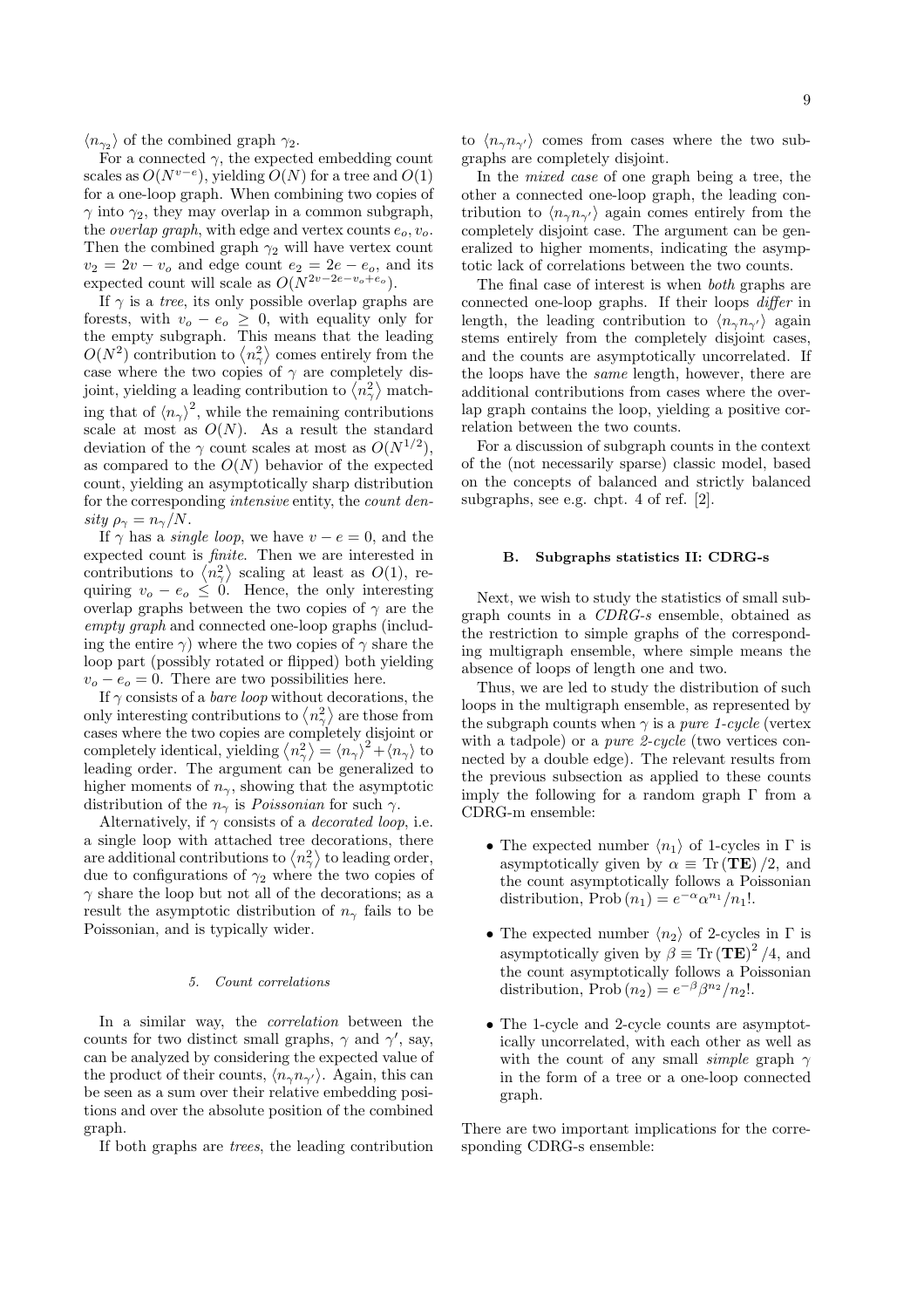• The probability that a random graph from the associated multigraph ensemble be simple is asymptotically given by

> Prob(simple) =  $e^{-\alpha-\beta}$  $(10)$

as claimed in ref. [15] without a detailed proof.

• The count distribution for a *simple* small subgraph  $\gamma$  in a random graph drawn from a CDRG-s ensemble is to leading order asymptotically identical to the corresponding distribution in a random graph drawn from the corresponding CDRG-m ensemble.

As a result, the computational rules for subgraph counts given in the previous subsection apply without modification also to CDRG-s, for the asymptotically expected subgraph counts of small simple graphs to leading order. For a *nonsimple*  $\gamma$ , the count will of course vanish identically – a simple graph has only simple subgraphs.

### VI. GLOBAL PROPERTIES

The original CDRG article [15] contained a brief generating function analysis of the asymptotic size distribution of connected components (clusters). Here we give a more detailed derivation, combined with a more elaborate analysis of the result.

### A. Connected component statistics

Consider a large random graph Γ drawn from an arbitrary CDRG-m ensemble. Let  $P_n$  be the distribution of the number of vertices  $0 \leq n < \infty$  of a cluster as revealed by starting from a random vertex in Γ and recursively revealing neighbors of previously revealed vertices. Let  $g(z)$  be its generating function,

$$
g(z) = \sum_{n} P_n z^n.
$$
 (11)

At any finite stage in the revelation process, loops in the subgraph revealed so far are suppressed with factors of  $1/N$ . Thus, in the thermodynamic limit we expect the revealed subgraph, as long as it is finite, to form a tree, and as a result, the following analysis can be expected to apply equally well to the corresponding ensemble of simple graphs.

In terms of the generating function  $H(\mathbf{x})$  for  $\{p_{\mathbf{m}}\},\$ as defined in eq. (1),  $q(z)$  can be expressed as

$$
g(z) = zH(\mathbf{h}(z))\tag{12}
$$

in terms of the set of similarly defined generating functions  $h_a(z)$  for the number of vertices in the subtree revealed by following the edge emanating from a random stub of given color a. The rationale behind eq. (12) is that the initial vertex has a random colored degree **m** drawn from the distribution  $p_{\text{m}}$ . This yields a factor z for the initial vertex and a factor  $h_a(z)$  for each of its  $m_a$  stubs of color a; summing the result over  $\mathbf{m}$ , weighted with  $p_{\mathbf{m}}$ , yields eq. (12).

The edge functions  $h_a(z)$  must satisfy the recursive equations,

$$
h_a(z) = z \sum_b T_{ab} \partial_b H(\mathbf{h}(z)), \tag{13}
$$

following from a similar argument: An edge emanating from a stub of color  $a$  has the color  $b$  in the other end with probability  $T_{ab} \langle m_b \rangle$ , and is then attached to a vertex with colored degree m with probability  $p_{\bf m}m_b/\langle m_b\rangle$ . This yields a total factor of  $T_{ab}m_b p_{\bf m}$ . Throw in a factor z to account for that vertex, and a factor  $h_c(z)$  for each subtree reached via one of its remaining  $m_c - \delta_{cb}$  stubs of color c; finally, summing over  $b$  and **m** yields eq.  $(13)$ .

## B. The phase transition and the emergence of the giant

Of particular interest is the result for  $z = 1$ . The recurrence eq. (13) for  $h(z)$  for the case of  $z = 1$ possesses a trivial fixed point  $h(1) = 1$ , yielding  $g(1) = 1$ , expressing the conservation of probability. However, this fixed point represents the physical solution only if it is stable, as determined by the Jacobian J associated with the linearized recurrence in the neighborhood of the fixed point. J has the components

$$
J_{ab} = \sum_{c} T_{ac} E_{cb} \Leftrightarrow \mathbf{J} = \mathbf{TE}
$$
 (14)

in terms of the matrix  $E$  of second order combinatorial moments. If all eigenvalues of  $J = TE$  are less than unity, the trivial fixed point  $h(1) = 1$  is stable, and the revelation asymptotically corresponds to a subcritical branching process, always yielding finite trees.

Otherwise, the trivial fixed point  $h(1) = 1$  is unstable and will repel the iterates of the recursion, eq. (13). This signals that the asymptotic branching process is supercritical, with a finite probability of producing infinite trees. In such a case, a nontrivial fixed point will appear and attract the iterates, yielding a solution with  $h_a(1) < 1$ , implying  $g(1)$  < 1 by virtue of eq. (12). The corresponding probability deficit  $1-q(1)$  is interpreted as being due to the existence of a giant component, and measures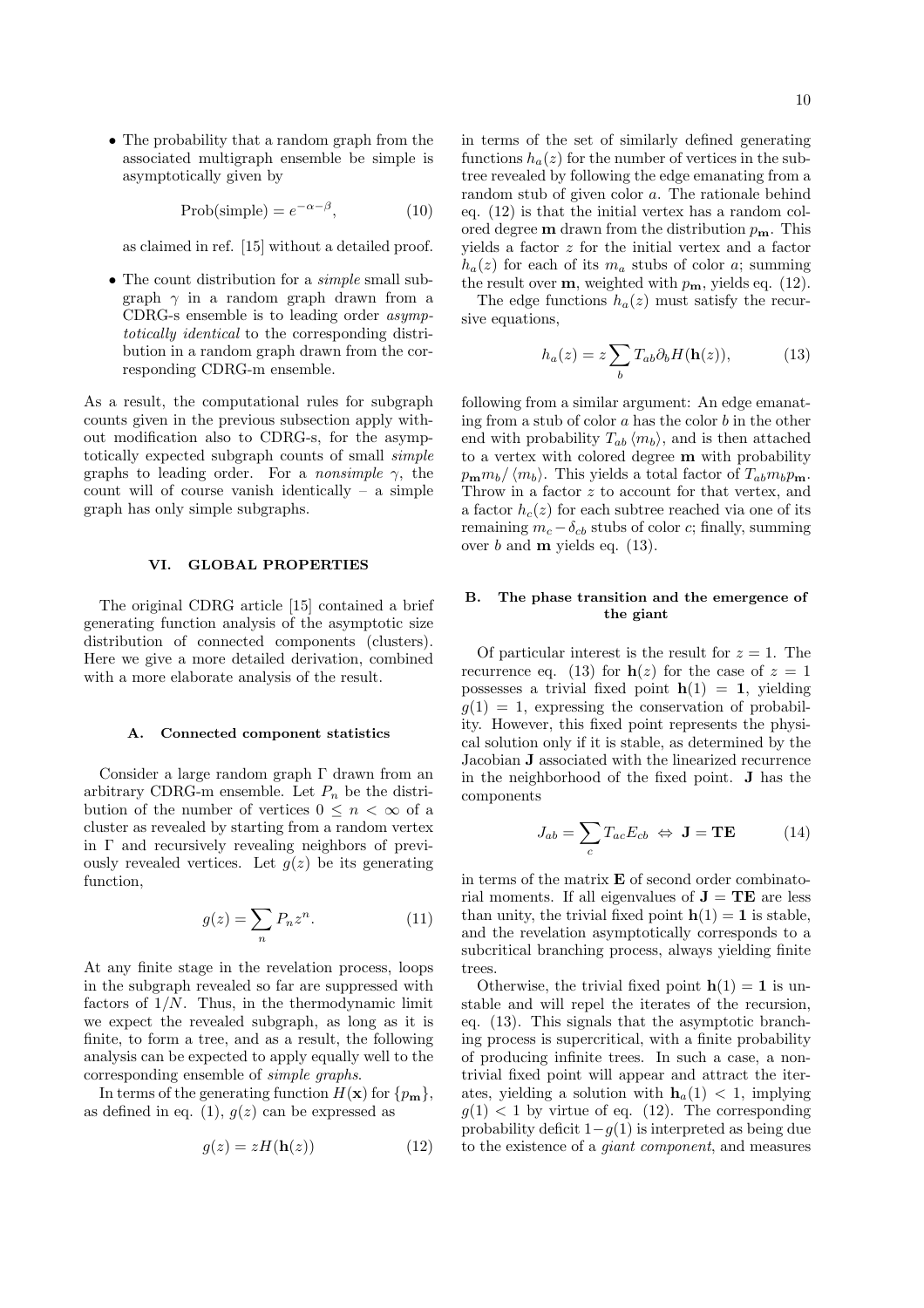the finite probability that the randomly chosen vertex belongs to the giant, asymptotically containing a fraction  $1 - g(1)$  of the vertices.

In analogy to the case of a single color, i.e. DRG, the transition is typically second order, being due to an initially unstable, nontrivial fixed point passing the trivial one while they exchange stability characters – a transcritical bifurcation in the language of dynamical systems.

### C. Duality

For a *supercritical* model, the solution for  $q(z)$  resulting from eq. (12) for the stable fixed point of the recursion, eq. (13), corresponds to a generating function for the contributions from finite clusters only, and can be shown to emulate another, subcritical CDRG model – the dual model – as follows. Define properly normalized functions  $\hat{g}(z)$ ,  $\hat{h}_a(z)$  in terms of the stable solutions  $g(z)$ ,  $h(z)$  as

$$
\hat{h}_a(z) = \frac{h_a(z)}{h_a(1)},\tag{15a}
$$

$$
\hat{g}(z) = \frac{g(z)}{g(1)}.\tag{15b}
$$

These will then satisfy (by rewriting (12,13))

$$
\hat{g}(z) = z\hat{H}(\hat{\mathbf{h}}(z)), \tag{16a}
$$

$$
\hat{h}_a(z) = z \sum_b \hat{T}_{ab} \partial_b \hat{H}(\hat{\mathbf{h}}(z)), \qquad (16b)
$$

where  $\hat{H}(\mathbf{x})$  and  $\hat{\mathbf{T}}$  are given by

$$
\hat{H}(\mathbf{x}) = \frac{H(\mathbf{h}(1) \times \mathbf{x})}{H(\mathbf{h}(1))},
$$
\n(17a)

$$
\hat{T}_{ab} = \frac{1}{h_a(1)} T_{ab} \frac{1}{h_b(1)}.
$$
 (17b)

They describe the dual CDRG model, that is subcritical by definition: The stable fixed point is mapped to  $\hat{\mathbf{h}}(1) = \mathbf{1} \Rightarrow \hat{g}(1) = 1$ . The corresponding transformed CDD is obtained from the original one by a geometric transform,  $\hat{p}_{m} \propto p_{m}h(1)^{m}$ . This duality has analogues in other sparse models, such as DRG (trivially), IRG [8], and the classic model [2].

## VII. REDUNDANCY

A CDRG model defines a unique ensemble of graphs. The opposite is not generally true  $-$  there is a built-in redundancy in the CDRG description, such that several models may describe one and the same graph ensemble, as we will now demonstrate, based on the local as well as the global properties

of the graphs in a CDRG ensemble, as analyzed in sections V and VI above.

Consider a given asymptotic CDRG model, and define a transformed model by using a stochastic matrix  $U$ ,  $U1 = 1$ , to define transformed H and T as

$$
\hat{H}(\mathbf{x}) = H(\mathbf{U}\mathbf{x}),\tag{18a}
$$

$$
\hat{\mathbf{T}} = \mathbf{U}^{-1} \mathbf{T} \mathbf{U}^{-\top}.
$$
 (18b)

This transform conserves the EDD normalization,  $H(1) = 1$ , and leaves form-invariant the constraint on  $\mathbf{T}$ , eq. (3).

It also leaves invariant the recursive relations, eq. (13), for the generating functions  $h(z)$  for the size of a subtree found by following an edge starting from a stub of definite color, if  $h(z)$  is transformed to  $\hat{\mathbf{h}}(z) = \mathbf{U}^{-1}\mathbf{h}(z)$ . This leaves  $g(z)$  invariant by virtue of eq. (12), and thus will not affect the observable distribution of component sizes,  $\{P_n\}.$ 

As for the local properties in the form of expected small subgraph counts, also these are left invariant, since the computational (Feynman) rules given in Section V A 2 invariably yield expressions in the form of contractions between the color indices of combinatorial moments  $\mathbf{E}_{(n)}$  on the one hand, and those of the color preference matrix T on the other.

The transform can be interpreted as a change of basis in color space, such that  $U_{a\hat{b}}$  gives the probability  $P_{\hat{b}|a}$  that the original color a corresponds to the transformed color  $b$ .

This suggests the existence of a continuous symmetry group,  $\sim SL(K-1)$ , for the class of CDRG models. Of course, we have to be careful to stay in the physical regime, with non-negative values for  ${T_{ab}}$  and  ${p_m}$  (but not necessarily for  ${U_{ab}}$ ) themselves), which restricts the possible transforms and prevents the class of transformations to form a group. Nevertheless, it implies that CDRG consists in equivalence classes of models, related by transformations of the type (18a,18b).

One can consider even more general transformations, where also the number of colors,  $K$ , is changed, requiring a non-square U. This enables the reducibility under certain conditions of a model to an equivalent model with a smaller color space.

# VIII. SUBCLASSES EQUIVALENT TO OTHER MODELS

# A. DRG

The restriction of CDRG to a single color,  $K = 1$ , trivially yields DRG, where a plain degree distribution  $\{p_m\}$  is given, while **T** reduces to a number *T*, constrained to equal  $\langle m \rangle^{-1}$  by virtue of eq. (3).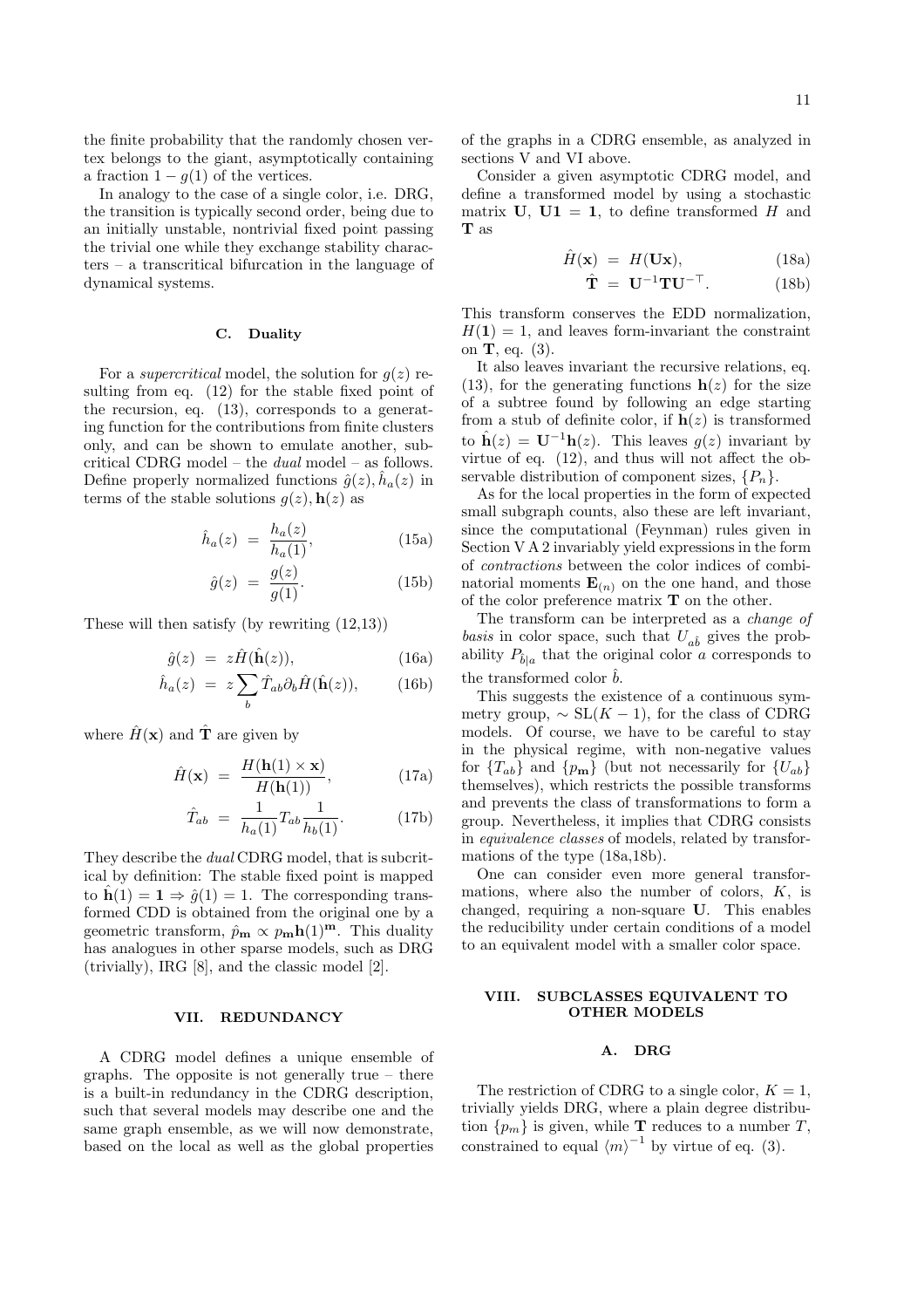More generally, a DRG model effectively results as soon as T has rank one, in which case T takes the form of a direct product, forced to equal  $T_{DRG}$  =  $1 \langle m \rangle^{-1} 1^{\top}$ , with all components equal. This prevents the stub colors from affecting the stub pairing statistics, resulting in a completely random, unbiased stub pairing.

# B. IRG

Next we wish to identify the CDRG subclass corresponding to IRG. To that end, consider the restriction of CDRG to ensembles of simple graphs with a colored degree distribution given by a mixture of multivariate Poissonians,

$$
p_{\mathbf{m}} = \sum_{i=1}^{L} r_i \prod_a \exp(-C_{ia}) C_{ia}^{m_a} / m_a! \tag{19}
$$

equivalent to

$$
H(\mathbf{x}) = \sum_{i=1}^{L} r_i \exp\left(\mathbf{C}_i \cdot (\mathbf{x} - \mathbf{1})\right)
$$
 (20)

for some  $L \geq 1$ , where each term in the sum over i corresponds to a non-negative weight  $r_i$  times a normalized multivariate Poissonian with colored degree average  $\langle \mathbf{m} \rangle_i = \mathbf{C}_i = \{C_{ia}\}\text{, with the weights summing up to unity, }\sum_i r_i = 1.$ 

In ref. [15] the asymptotic equivalence of such an ensemble to an associated IRG ensemble was shown, based on an analysis of the equations (12,13) for the cluster size distribution. IRG (inhomogeneous random graphs) [8] is defined as a colored extension of the classic model of simple graphs, where a distinct ensemble of graphs of size  $N$  is defined in terms of colored vertices, where each vertex is independently assigned a color  $i \in [1...L]$  according to an arbitrary but fixed distribution  $\{r_i\}$ . Then for every pair of vertices, the corresponding edge is independently realized with a color-dependent probability given by  $c_{ij}/N$ , where i, j are the colors assigned to the vertices.

For such a model, a generating function analysis of the cluster size distribution can be done, analogous to the one represented by eqs. (12,13). The result [8] is that for IRG, the generating function for the cluster size distribution,  $g(z)$  as defined in eq. (11), can be written as a weighted sum

$$
g(z) = \sum_{i} r_i g_i(z) \tag{21}
$$

where  $q_i(z)$  is the generating function for the size distribution, *conditional* on the IRG vertex color i

of a randomly chosen initial vertex. These satisfy a set of recursive relations amounting to

$$
g_i(z) = z \exp\left(\sum_j c_{ij} r_j (g_j(z) - 1)\right) \qquad (22)
$$

As shown in ref. [15], by defining  $g_i(z) =$ As shown in ref. [15], by defining  $g_i(z) = z \exp(\sum_a C_{ia}(h_a(z) - 1))$  and  $c_{ij} = \sum_{ab} C_{ia} T_{ab} C_{jb}$ , eqs  $(12,13)$  can be written in the form of eqs.  $(21, 1)$ 22), showing the asymptotic equivalence from the point of view of cluster size distributions.

An interesting question then is whether this relation persists when considering small subgraph counts. In the rules for the computation of the asymptotically expected count of a small subgraph  $γ$ , as defined in section V, each vertex in  $γ$  with n stubs is associated with a factor  $N\mathbf{E}_{(n)}$ . For a CDD as defined by eq. (20), the combinatorial moment  $\mathbf{E}_{(n)}$  simplifies to  $\sum_{i=1}^{L} r_i \mathbf{C}_i^{\circ n}$ , where  $\mathbf{C}_i^{\circ n}$  stands for the outer (tensor) product of n factors of  $\mathbf{C}_i$ , one for every stub. Absorbing these stub factors into the edge factor,  $\mathbf{T}/N$ , yields a set of Feynman rules with an independent IRG color  $i$  for each vertex, acquiring a corresponding factor  $Nr_i$ , and a factor of  $\bar{\mathbf{C}}_i^{\top} \mathbf{T} \bar{\mathbf{C}}_j/N = c_{ij}/N$  for every edge connecting a pair of vertices with respective IRG colors  $i, j$ . The product of vertex and edge factors should be summed over the IRG colors  $i, j, \ldots$ , and the result divided by the usual symmetry factor  $S_{\gamma}$ .

Indeed, these are the correct rules for the expected simple subgraph counts in an IRG model, as can be derived using simple arguments; this confirms the asymptotic equivalence between the two models previously indicated by the cluster size analysis.

#### C. Other subclasses

As a special case of the IRG subclass, a CDRG-s ensemble with a CDD in the form of a single multivariate Poissonian, as defined by eq. (20) with a single term,  $H(\mathbf{x}) = \exp(\mathbf{C} \cdot (\mathbf{x} - \mathbf{1}))$ , is asymptotically equivalent to the classic model with the parameter equivalent to the classic model with<br>value  $c = \mathbf{C}^\top \mathbf{TC} = \mathbf{C}^\top \cdot \mathbf{1} = \sum_a C_a$ .

Another interesting subclass of CDRG is defined by the restriction to models with monochrome vertices [10], such that for each vertex all its stubs are forced to have the same color. It is a trivial exercise to derive the rules for subgraph counts as well as the equations for the generating function  $g(z)$  for the cluster size distribution in such an ensemble.

In fact, the monochrome subclass is sufficient for spanning IRG, since for a given IRG model as defined by  $\{c_{ij}\}, \{r_i\}$ , one can always find an associated CDRG model with the identical color space by using a *diagonal* matrix,  $C_{ia} = C_i \delta_{ia}$  with  $C_i =$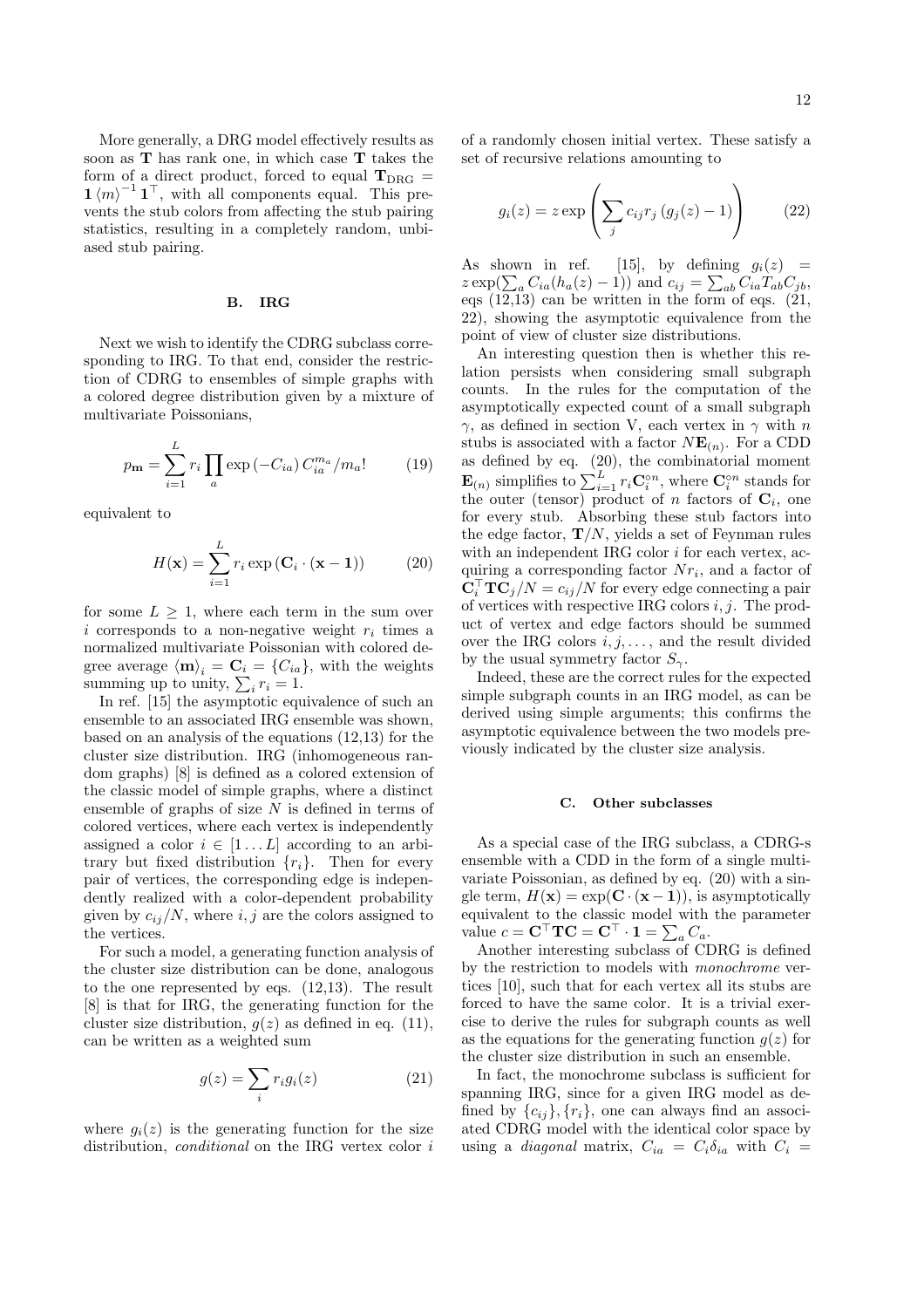$\overline{ }$  $j$   $c_{ij}r_j$ . This yields an equivalent monochrome CDRG model defined by  $T_{ij} = c_{ij}/(C_iC_j)$  and CDRG model defined by  $I_{ij}$ <br> $H(\mathbf{x}) = \sum_i r_i \exp(C_i(x_i - 1)).$ 

## IX. CONCLUDING REMARKS

We have considered and analyzed a recently suggested general class of ensembles, CDRG, of sparse random graphs, based on a hidden coloring of stubs. We have extended the formalism to incorporate ensembles of multigraphs (CDRG-m), in addition to the originally considered ensembles of simple graphs (CDRG-s).

A distinct random graph model can be defined asymptotically by specifying a colored degree distribution  $\{p_m\}$ , controling the distribution in the number and colors of the connections of a node, and a color preference matrix T, governing the relative tendency for connections between stubs with definite pairs of colors. Based on such an asymptotic model, an ensemble of simple graphs or multigraphs of a given size can be defined.

For such models, we have demonstrated the calculability of local as well as global observable structural properties, important for the anticipated use of the formalism as a target for model infererence based on the observed properties of real-world networks.

Local graph characteristics can be represented by the statistics of small subgraph counts. We have derived a set of simple rules for calculating the asymptotically expected count of an arbitrary small graph, and demonstrated the equivalence between the two types of ensembles (of simple or multigraphs) as far as simple subgraphs counts are concerned. We have also discussed the shapes of the count distributions, and shown that a Poissonian distribution results asymptotically only for simple cycles. By comparing the expected counts in DRG and CDRG of certain simple subgraphs, we have demonstrated the role of the hidden coloring in enabling a non-trivial edge correlation structure.

Global properties have been exemplified by the statistics of cluster sizes, for which we have performed a detailed analysis using generating function techniques. The analysis shows that an arbitrary CDRG model displays a percolation threshold at a well-defined critical hypersurface in parameter space, above which a giant component appears containing a finite fraction of the vertices in the thermodynamic limit. We have also demonstrated for a supercritical model the existence of a dual model – an associated subcritical model describing the nongiant part.

The algebraic properties of the equations involved in both the local and global analysis reveal a redundancy (or symmetry) in CDRG, such that several superficially distinct models describe the same observable ensemble of graphs. This redundancy can be seen as being due to the possibility of a change of basis in the abstract color space.

The rules for the computation of expected subgraph counts have a form strongly reminiscent of Feynman rules for perturbative calculations in statistical field theory, indicating a relationship between CDRG models and field theories, in analogy to the case for DRG [20]. Work is in progress to explore such relations, and the results will be presented in a separate article [21].

The CDRG class of random graph models is very general, and contains several previously studied models and classes of models as special cases. Its structure is also such that it should admit a straightforward generalization e.g. to models of directed graphs. While CDRG sofar has been considered only for degree distributions with exponential fall-off for large degrees, it should be extendable to power-behaved degree distributions if proper care is taken. The key obstacle (inherited from DRG) is that in such a case the higher moments of the (colored) degree distribution diverge, which makes some observables – in particular for CDRG-s – very sensitive to the precise definition of the ensembles.

Anticipating that the formalism can be extended as indicated above, a few fundamental questions remain to be answered. (1) Is the resulting class " $com$ plete", i.e. does it span every reasonable model of sparse, truly random graphs? If not, how generalize it? (2) Is it unnecessarily general, i.e. can an arbitrary CDRG model be reformulated in a simple way entirely in terms of observable graph properties, without utilizing hidden variables such as color?

#### Acknowledgments

An informative discussion with K. Nowicki on the complications associated with subgraph distributions is gratefully acknowledged. This work was in part supported by the Swedish Foundation for Strategic Research.

- [1] P. Erdős and A. Rényi, Publ. Math. Inst. Hungar. Acad. Sci. 5, 17 (1960).
- [2] B. Bollobás, Random Graphs, 2nd ed. (Cambridge University Press, Cambridge, 2001).